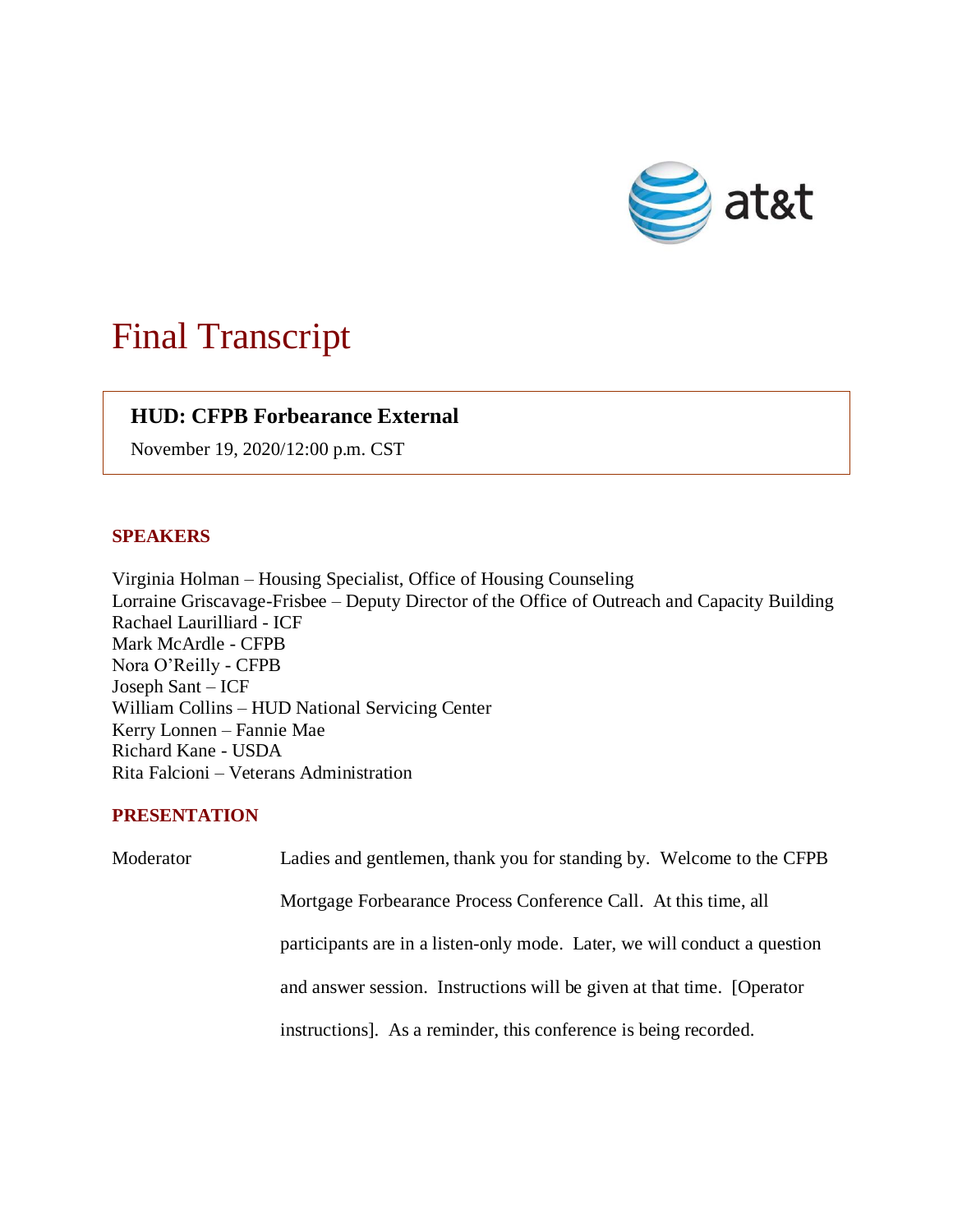I would now like to turn the conference over to your host, Virginia Holman. Please go ahead.

Virginia Welcome, everybody, to this very interesting and important webinar on mortgage forbearance options for housing counseling agencies. We will be starting the webinar shortly. But first, I want to go over some logistics.

> The audio, as the operator said, is being recorded. We will be posting the playback number, the PowerPoint, and a written transcript in the archive section on HUD Exchange. And that usually takes about a week to get posted. The training digest on HUD Exchange will be updated to let you know when the webinar is posted.

This morning I did send out handouts to everybody who had registered. They're also available in the control panel on the right-hand side of your screen. You just hit the name and then download.

We do want you to ask questions. Because of the large number, we will not be taking live questions, but we certainly will take written questions. Again, on the control panel on the right-hand side of your screen is a box that says Questions. So please type your question. We have staff who are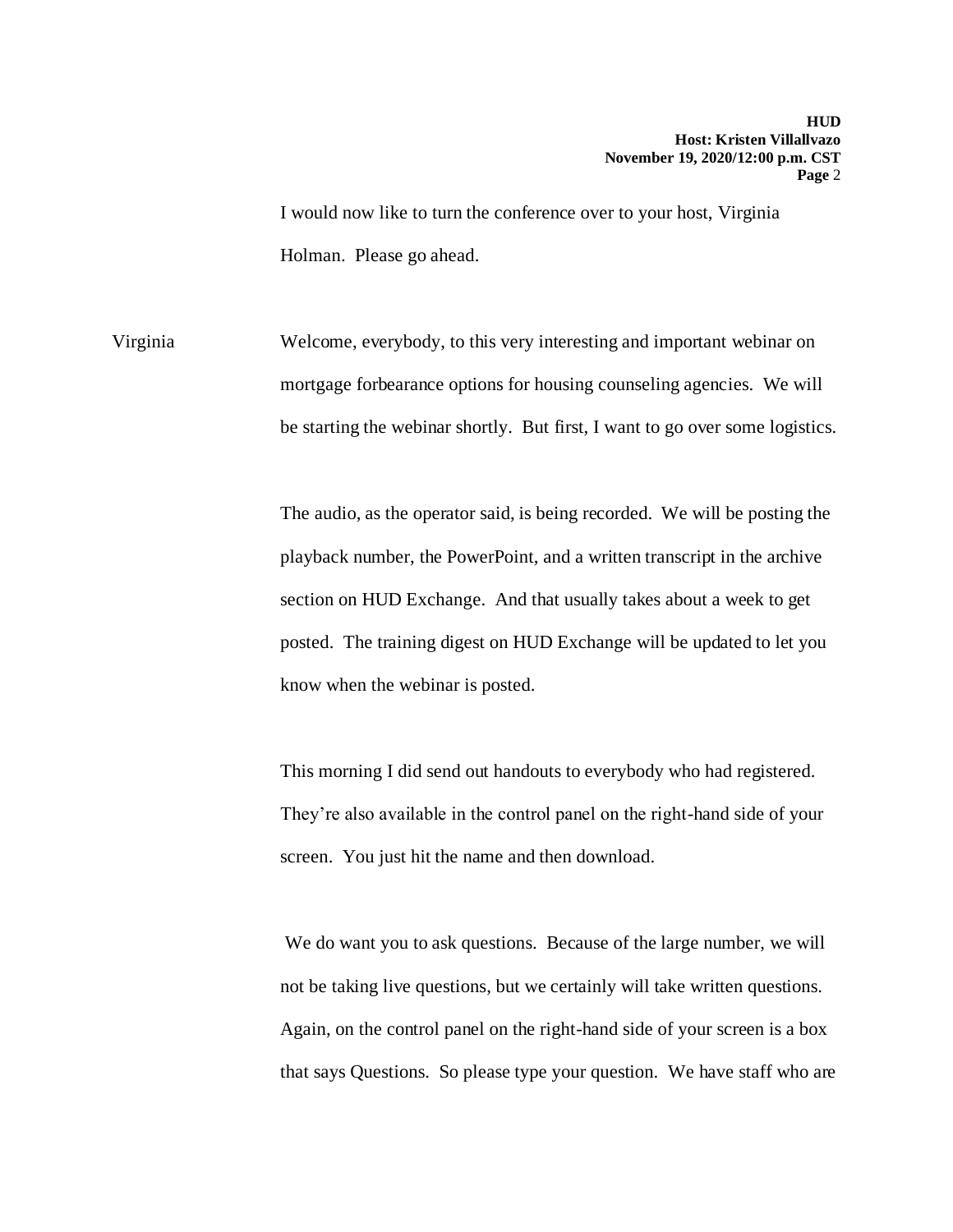reviewing those. One of the things that we will not be able to answer is agency-specific issues, because those you need to contact your POC and have them research the question for you.

Then there's some other after the webinar—please go back a screen. You can send any questions or comments to housing.counseling@hud.gov and put the webinar topic in the subject line. This is for future questions or comments. But if all of your questions have not been answered today, if we run out of time, just send us a note saying hey, I still need an answer to this question, and we'll work on getting that for you.

Okay, next slide. If you've logged into the webinar through GoToWebinar, you will be receiving an email from GoToWebinar with a Certificate of Training. And that usually takes about 48 hours to get to you, so you need to just print it out and save it for your records.

As I said, the webinar material will be posted on HUD Exchange in the webinar archives, and you'll be able to find it by date or by topic. There's also an option for you to get credit when you watch any of the webinars after they've been given. You'll just select your webinar title and click on the Get Credit for This Training.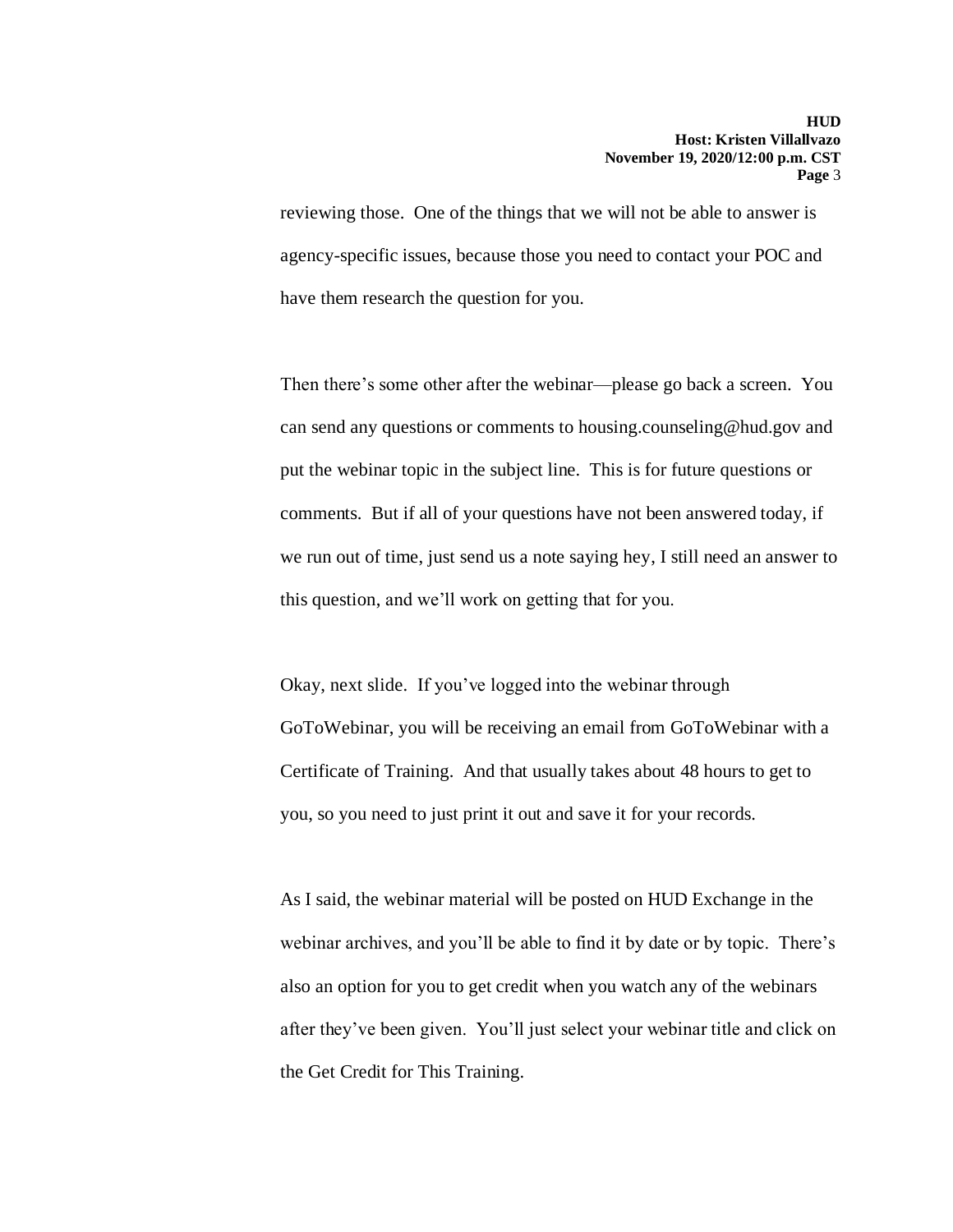This is just a screenshot of the training digest. We recommend that you bookmark it and look at it on a regular basis. It generally is updated on Mondays.

And now at this point, I'd like to turn the webinar over to Lorraine Griscavage-Frisbee, the Deputy Director of the Office of Outreach and Capacity Building. Lorraine?

Lorraine Yes. Hello. Thank you very much, Virginia, and good morning and good afternoon to everyone. We're very pleased to have you join us today for, as Virginia said, this very important webinar. As you know, the economic challenges because of COVID-19 continue to impact many people across the United States. And thank you very much to all of our housing counseling agencies that are assisting these clients.

> Now today's webinar is going to primarily focus on assisting homeowners that are facing mortgage default situation. The webinar is going to provide information on loss mitigation, and primarily focusing on forbearance options that are available. So counselors that are working or plan to work with clients on the forbearance process will gain a deeper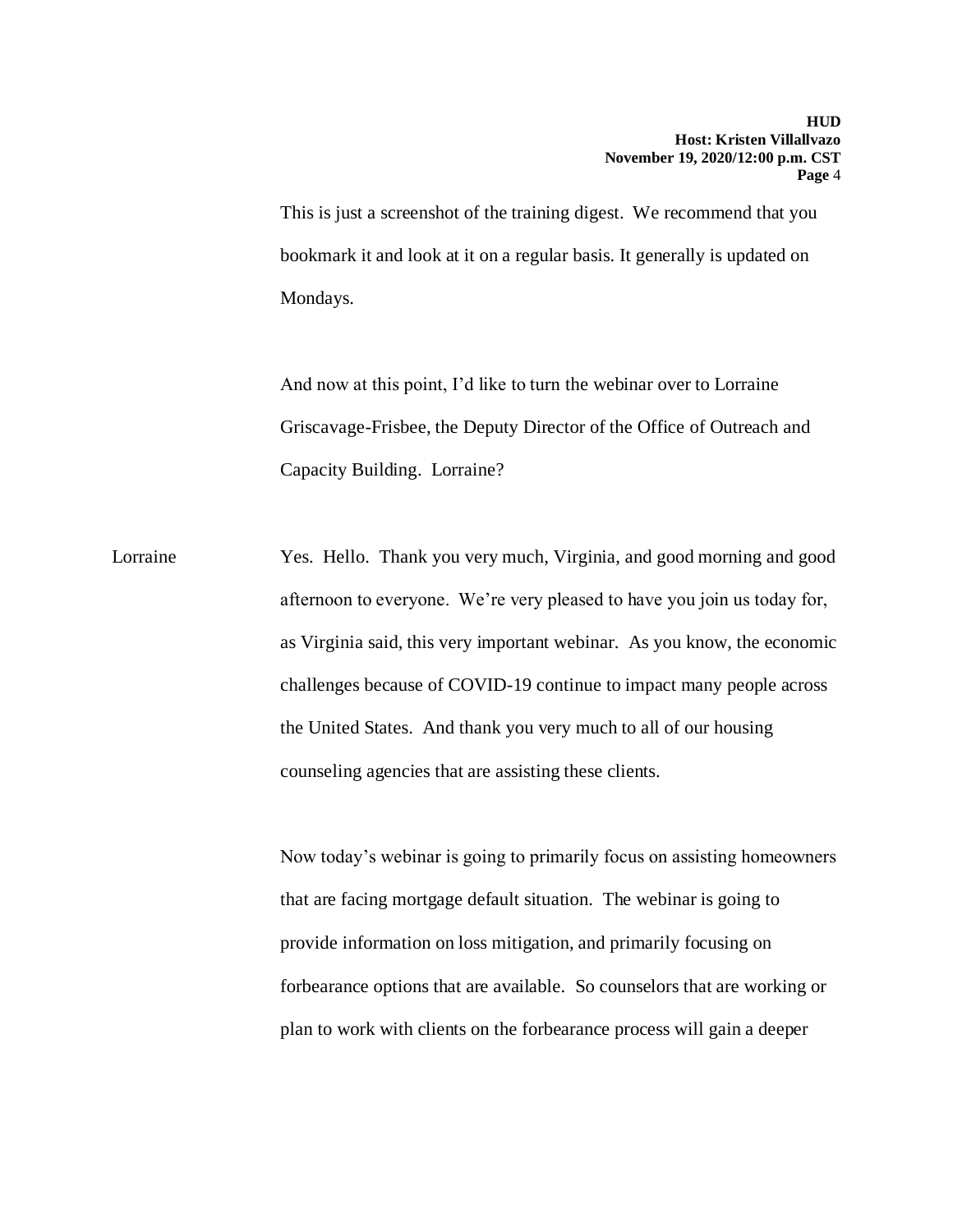understanding of the relief options available, which is very critical to know when dealing with mortgage default clients.

And we at the Office of Housing Counseling are very appreciative of the Consumer Financial Protection Bureau for suggesting this webinar, and also the excellent CFPB materials that they're going to discover in today's webinar. I also want to express our gratitude to all the speakers and panelists from the other federal agencies, and HUD, that are also participating in today's presentation.

Let me quickly introduce all of our presenters. We have Rachael Laurilliard and Joseph Sant from ICF. ICF is our Office of Housing Counseling technical assistance provider. We also have Mark McArdle and Nora O'Reilly from CFPB. And then we're going to have a panel discussion, and our panelists are going to be William Collins—he's from HUD's National Servicing Center and part of FHA. We're also going to hear from Kerry Lonnen, who is in Fannie Mae, and she's representing the government service entities. And then we have Richard Kane from USDA and Rita Falcioni from the Veterans Administration.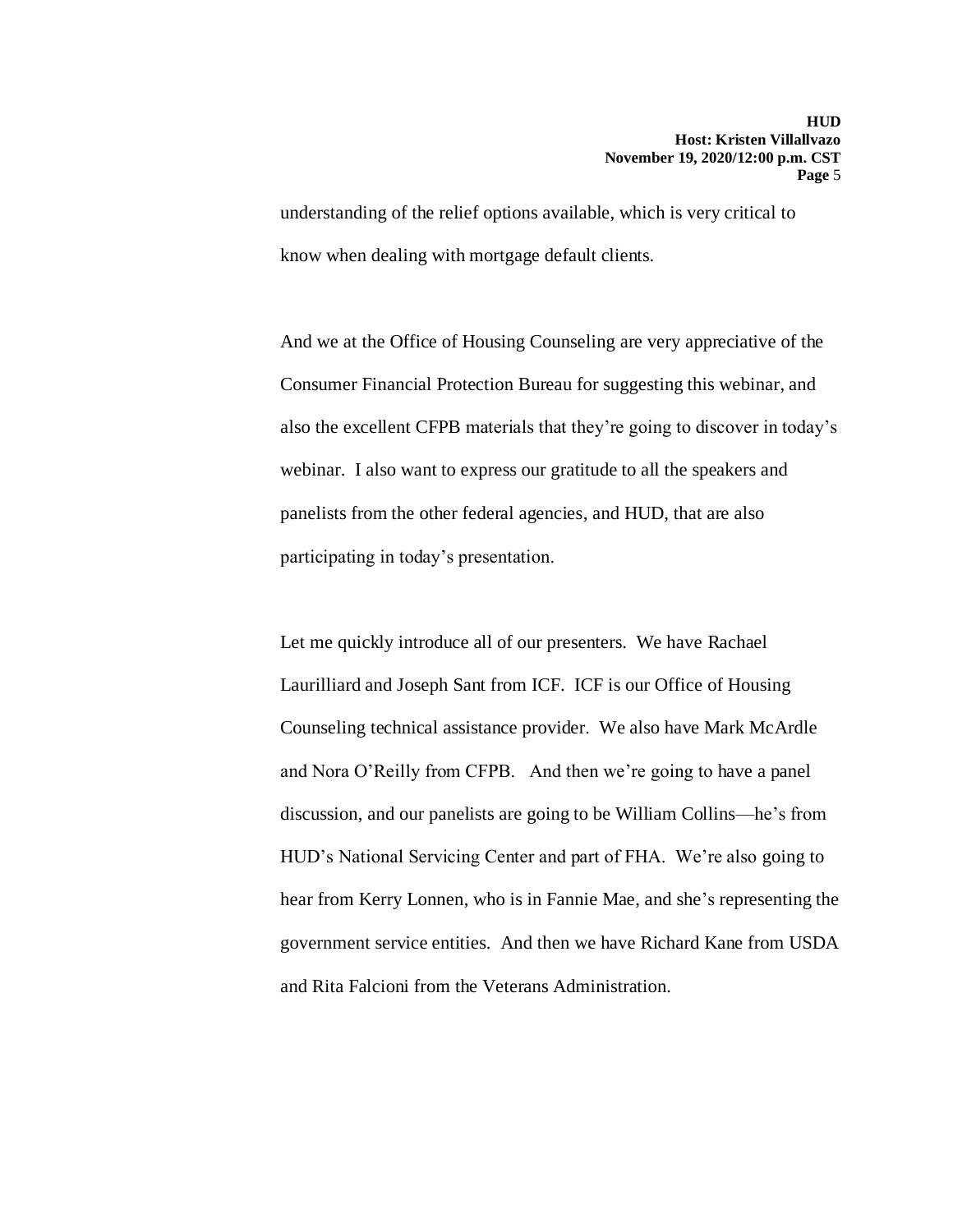And then lastly, we're going to have Virginia Holman and Julie Rice, and they're both with our Office of Outreach and Capacity Building. They're going to be monitoring the chat box and the questions, and also assisting them in this endeavor will be Joseph Sant, as I said before, a part of ICF.

And with that, welcome everyone, and I'm going to turn the presentation over to Rachael.

Rachael Okay. Thanks so much, Lorraine. So yes, as Lorraine said, we're really excited to get started on today's presentation. And before we cover these topics, we just want to go through the polling platform for today's webinar.

> So most of you will probably be familiar with Mentimeter. This is the polling software that we use for HUD's Office of Housing Counseling webinars. And Mentimeter will just allow us to get live results on the screen throughout today's presentation as we poll you on a couple different questions.

So for Mentimeter to function, go to www.menti.com. You can either do that on your smartphone or in another browser on your computer. And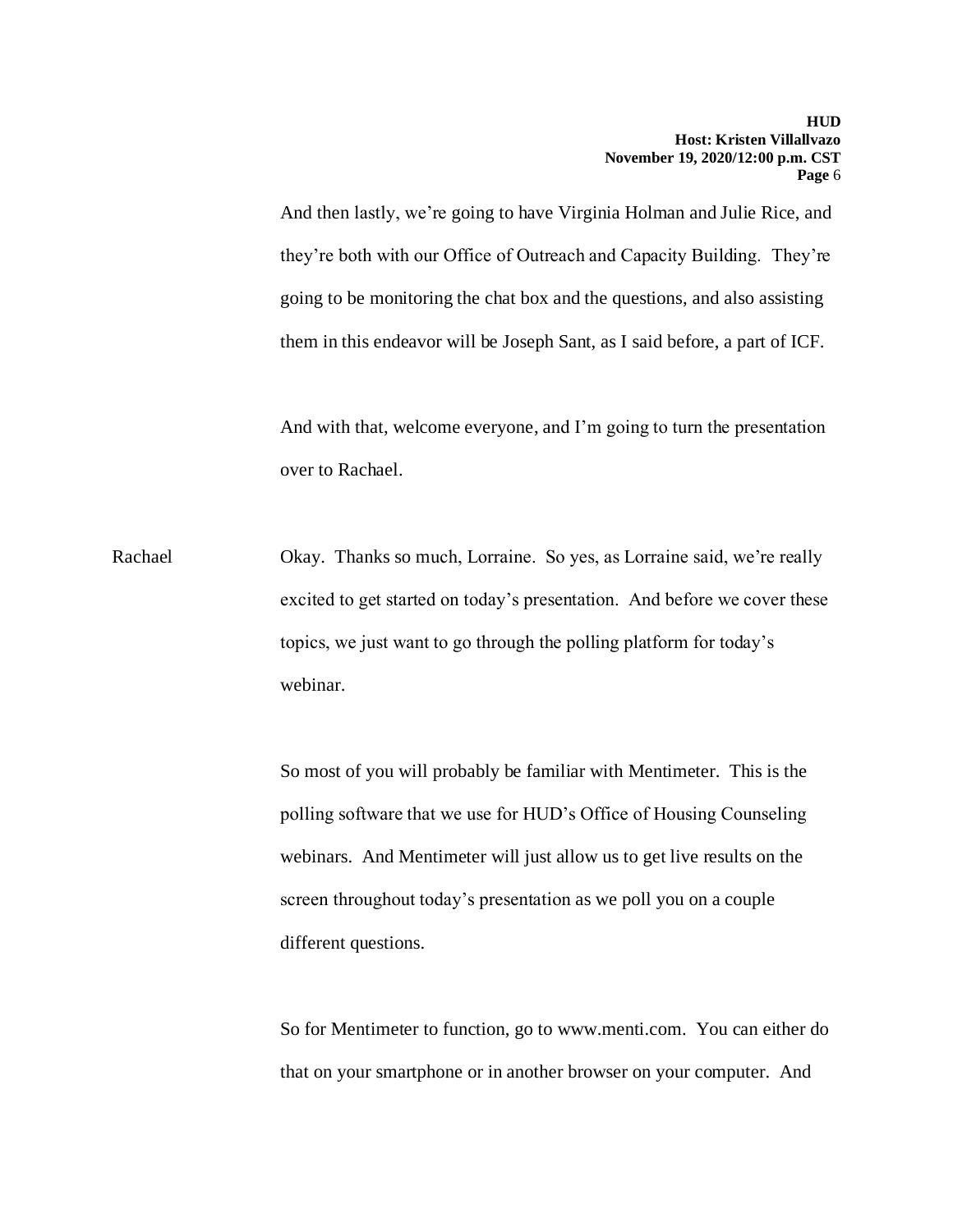then you will just want to enter that code at the top of the screen right there, so that's 1491507. The code is going to be at the top of the screen every time we ask a Mentimeter question. And once you are logged into Mentimeter—some of you are already starting to do that—it gives a little thumbs up to know that you logged in successfully. And once I see that a bunch of you have logged in, I will ask our first question. But again, it's menti.com, and the code is 1491507. And you can access that either in your web browser, or on your smartphone, or any other device.

Okay. I see a lot of you have logged in. So I'm going to go ahead and move to the first question we have for you today.

We'd love to know which geographic region you offer assistance with mortgage forbearance options. We have a bunch of options around the country here. We want to make sure we're capturing where you're providing services. But maybe you don't currently assist clients with mortgage forbearance options. If that's the case, you can select that option. Maybe you're just here to learn more and potentially add that service but aren't currently providing it.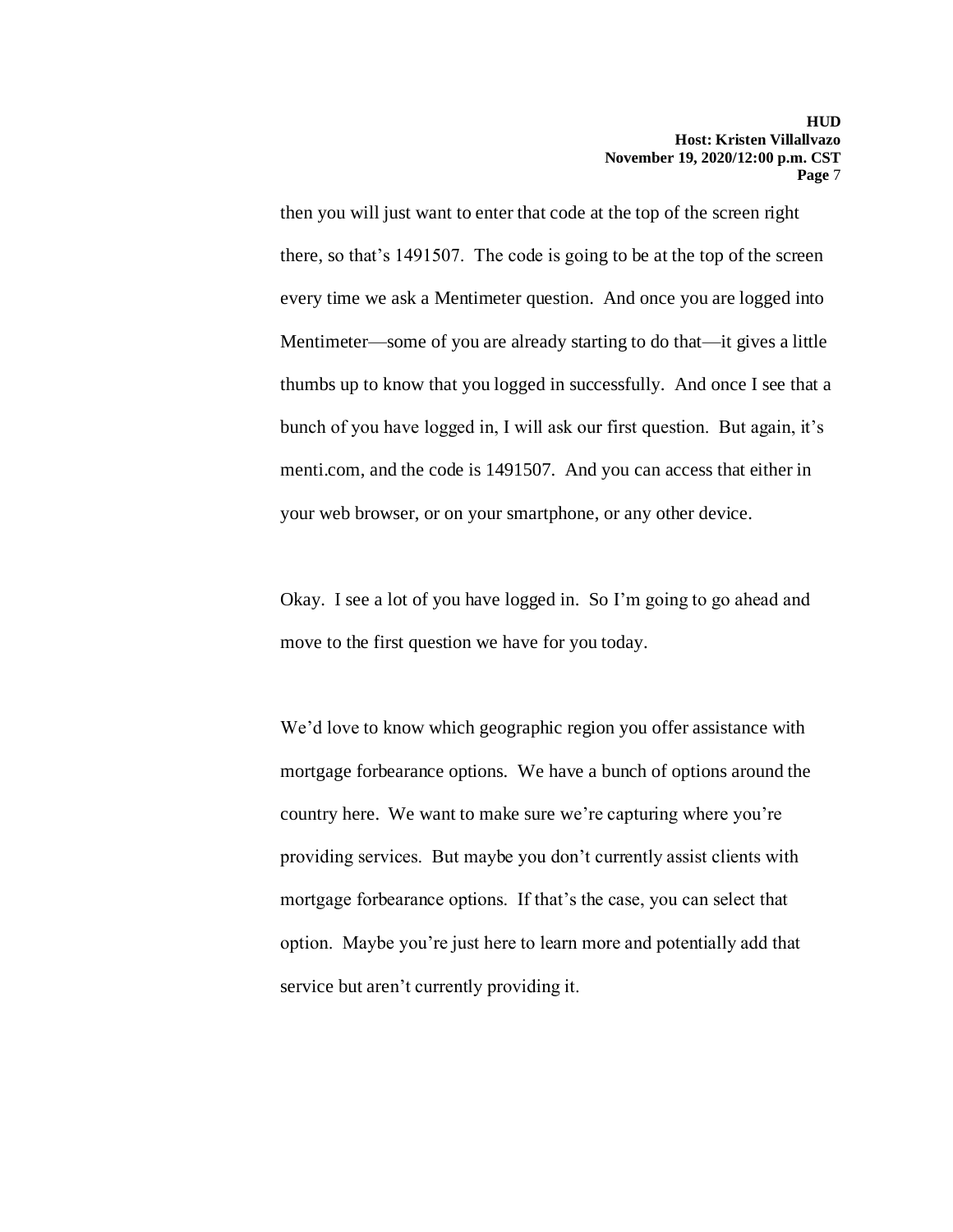So I see almost 100 of you have responded so far. That's great. And we're sort of at a tie between the Northeast and the Midwest and Plains. But we have good representation from the South, Mid-Atlantic, Southeast, Pacific Northwest, and the Southwest in California, and then we even have a few of you logged on outside of US mainland. So that's great.

We see about 7% of you currently are not assisting clients with mortgage forbearance options. So that's great. Hopefully you'll learn more today, if you're thinking about assisting clients with mortgage forbearance. I think we're holding steady, around 135 people answering this question. I'm going to move on to the next question.

Now we'd like to know, For your housing counseling client base, which agency backs the majority of loans for clients in need of forbearance? So we have some options here. FHA, the VA, USDA, the GSEs, or other. The VA is the US Department of Veterans Affairs. USDA is the Department of Agriculture. GSEs are the Government Sponsored Enterprises like Fannie Mae, Freddie Mac, and others. But we see the majority of you it's FHA. Great for us to know.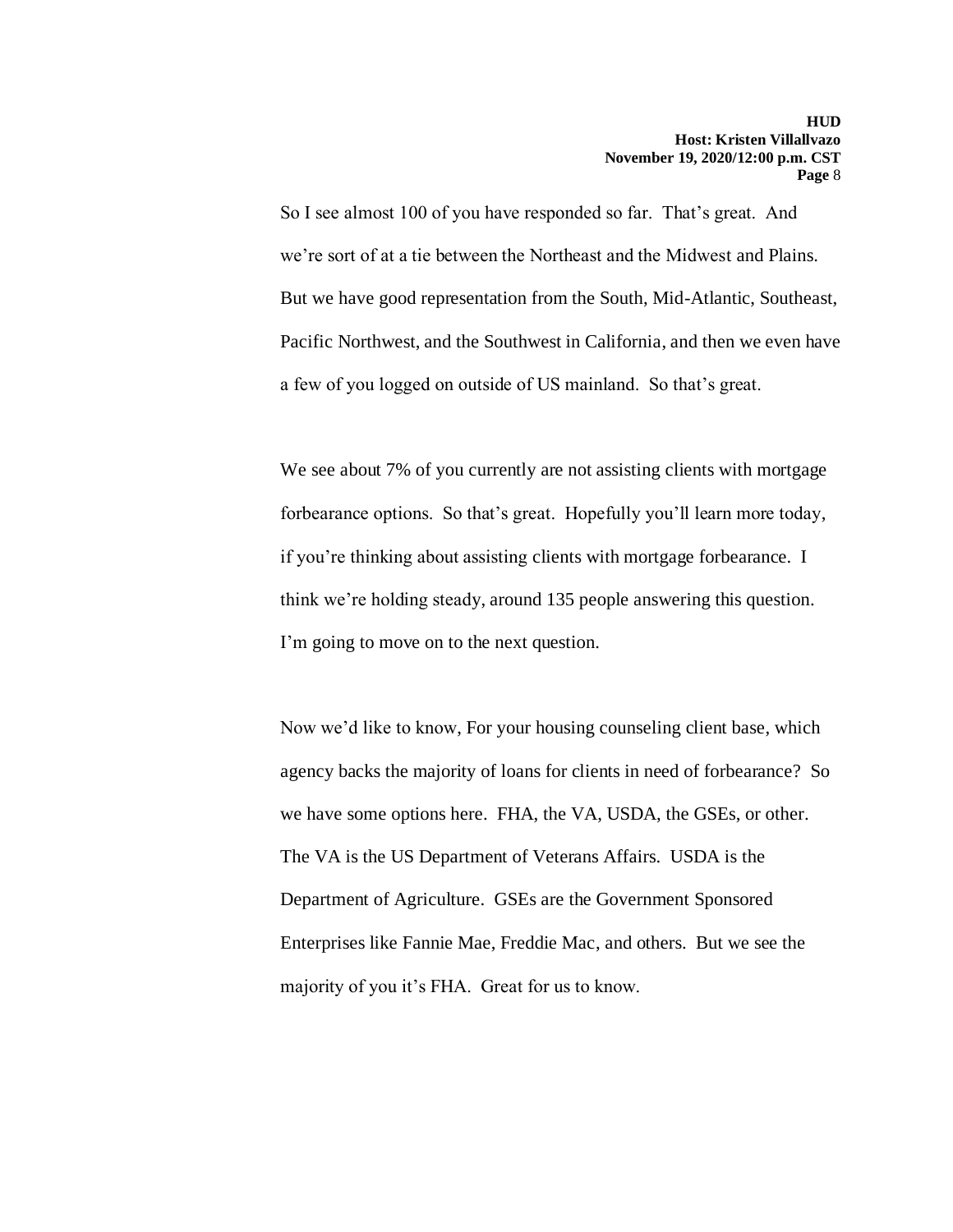Okay. And the next question is, Are you familiar with the CFPB Mortgage and Housing Assistance website? So I'm just going to go ahead and show it to you on the screen now. This is the mortgage assistance website, and it has a lot of forbearance resources that Nora and Mark from the Consumer Financial Protection Bureau will cover in just a little bit. But this is how the website looks.

And going back to Mentimeter, just interested in whether or not you folks have seen this website before. So it seems like most of you have, which is great. And those of you who haven't, hopefully you'll learn more today about CFPB resources, and that will be a good resource for you moving forward.

Alright. I'm going to go back to our presentation, and I'm going to hand it over to CFPB.

Mark Hi. Thank you very much. It was great to see that so many of you had seen our website, because that's an interagency housing portal. It's at www.cfpb.gov/housing. And all the agencies got together to contribute content, and we've organized it around those who are renters, and then there's a section for people who have a mortgage, people who want to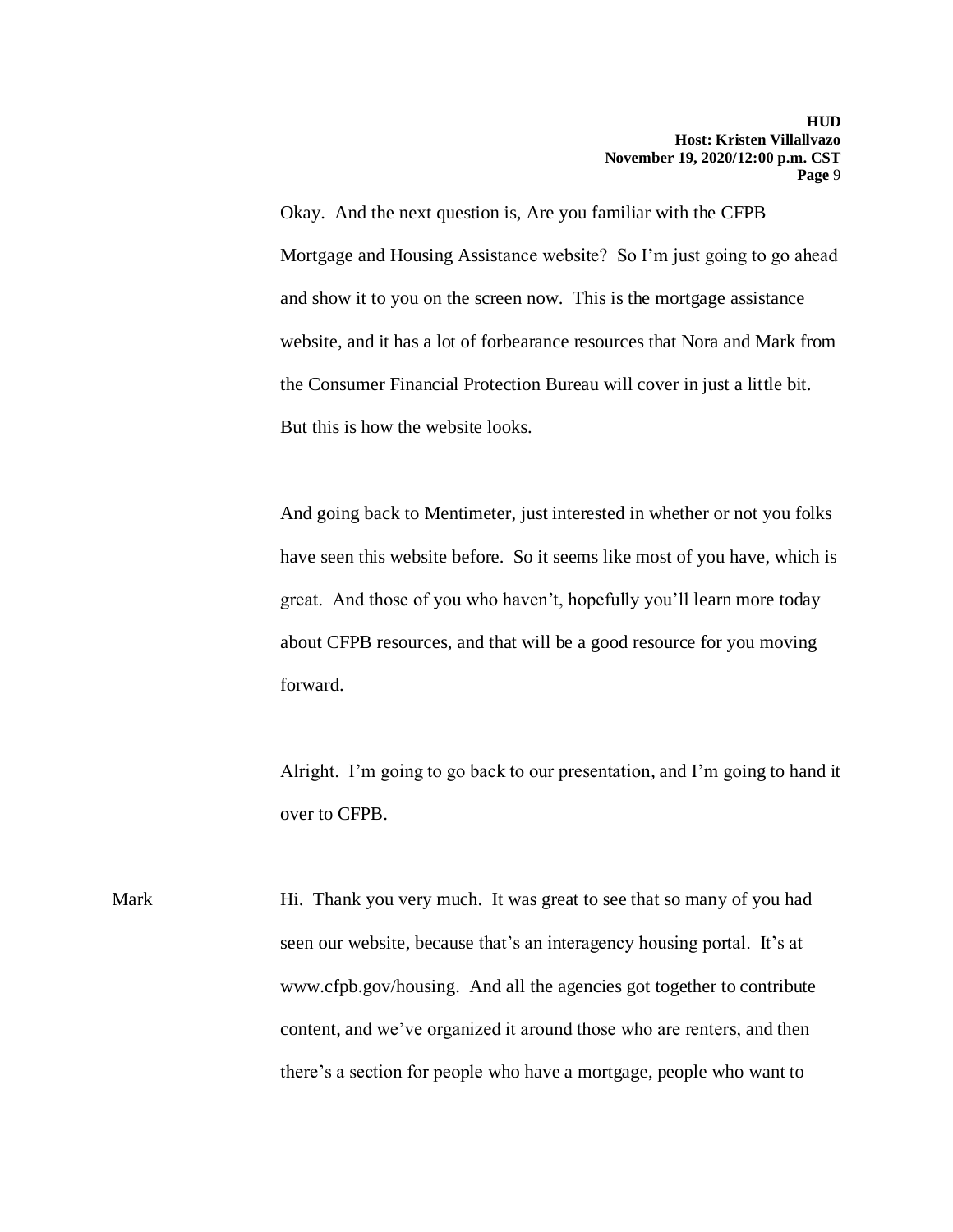know more about getting into forbearance. And then there's a whole section that we've just improved about your options as you near the end of forbearance.

We have updated some of these contents just recently, so you'll notice that we added three new forbearance consumer guides. One of them is called "Seven Facts About Forbearance." Another is "Next Steps if Your Forbearance is Ending." And the third is "How to Start Forbearance." You'll see those on our website. We also added a new YouTube video, which you saw when she went to the home page, about how to access forbearance.

And so all this content will be available in multiple languages, as the whole website is. And hopefully it will be a good resource for you guys as you navigate all the various options that are there for your clients.

One thing I just wanted to also mention is that you might see or start to see an outreach campaign that has been launched jointly with HUD approved housing counselors. The CFPB logo is on it and the servicers. And it's called "Not Okay? That's Okay." And it has both messaging for folks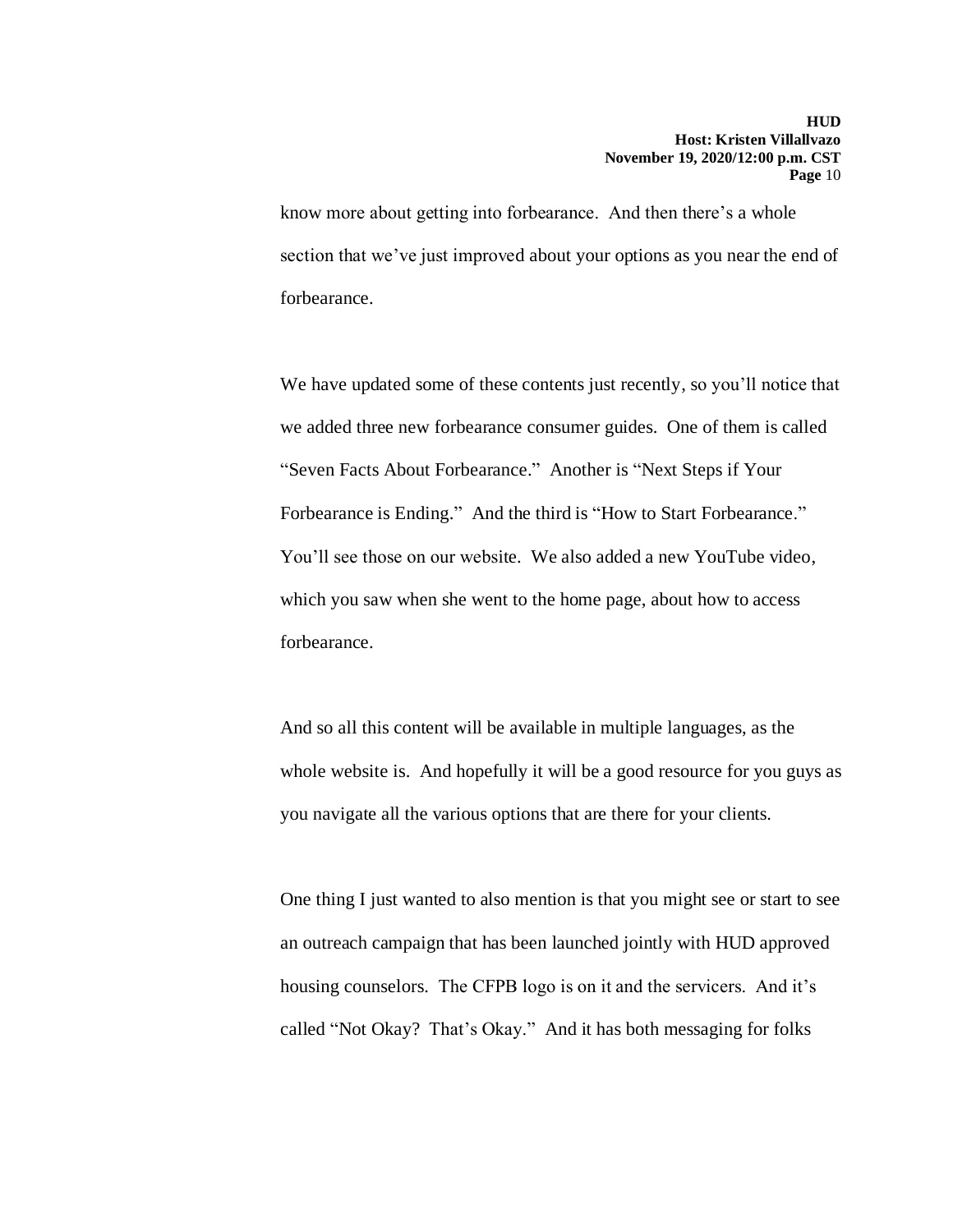who haven't yet accessed forbearance and those who are in forbearance and the forbearance is ending and don't know what the next step is.

And there will be links for folks to find their housing counselor. There will be a link for them to contact their servicer. And our logo is there, and hopefully that will help get folks who haven't yet accessed forbearance or their forbearance is ending, get them to the help they need.

So that's pretty much some of our outreach tools, which I hope you will find useful. I'll turn it over to Nora now, who will talk a little bit about how one can consider the approach of forbearance.

Nora Thanks, Mark. Today I'll be highlighting four steps that we've put together that will hopefully help housing counselors when they're thinking about how to assist their clients with the mortgage forbearance process. And this applies to your clients no matter what part of the process they're in. whether they are requesting forbearance for the first time, extending their forbearance, or looking to exit forbearance.

> The first step is to assess your client's current situation and determine whether they need to request, extend, or exit. Some things you can think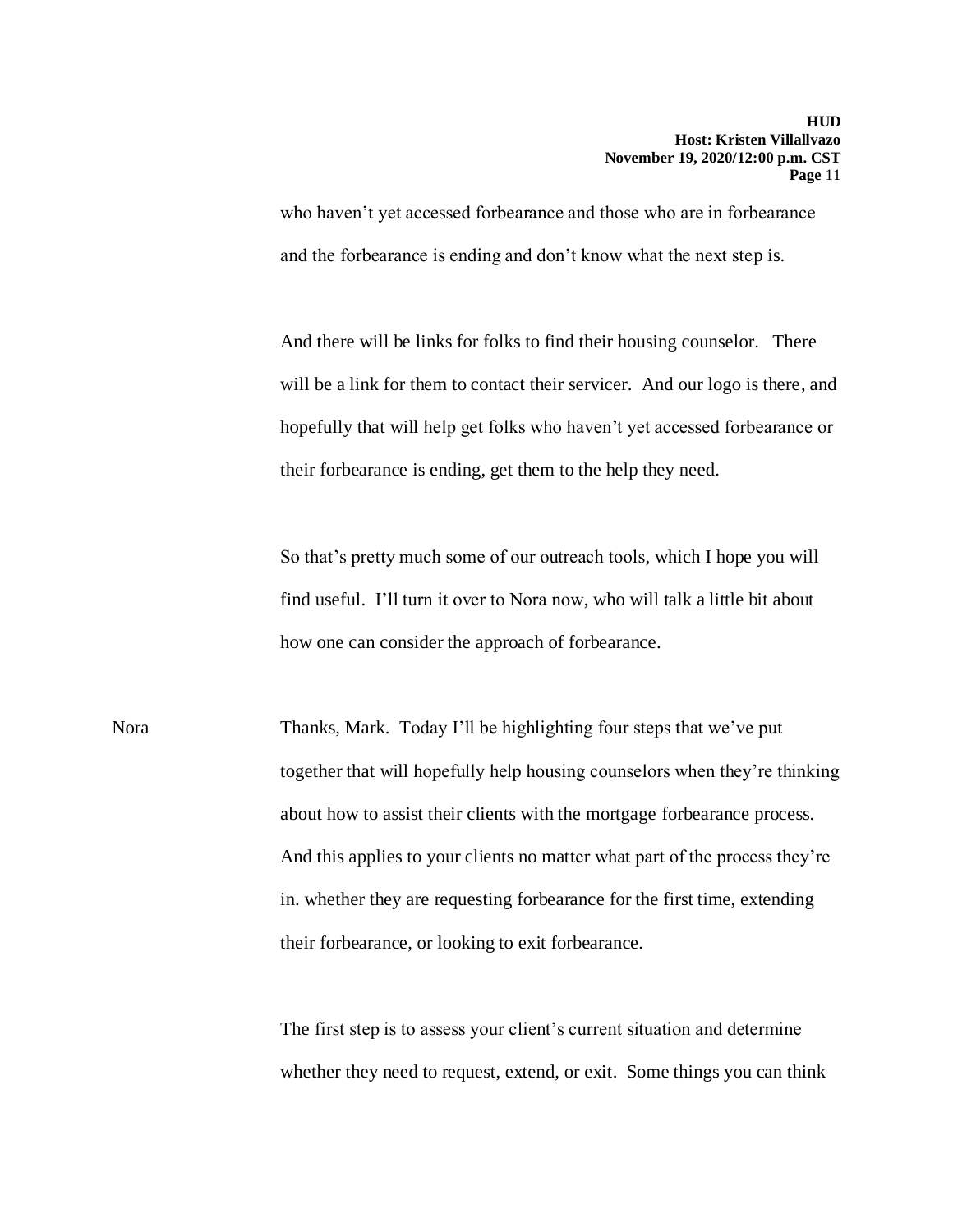about here are determining what kinds of relief they've already received, if any; what kinds of financial hardship they've experienced in the past, that they're experiencing right now, or that they might be likely to experience in the future.

If your client is not yet in assistance, this is a useful place to explain to them the basics of the forbearance process, which, as Mark mentioned, CFPB has a bunch of great resources on, on that website. And, if they're in forbearance already, which likely a lot of clients are, this is where you'll want to start to determine if they're going to need to extend or exit their forbearance. So, determine how far they are in the program, and if they're nearing that 180-day, six-month mark, it's time to start assessing whether they need to extend or exit.

Then the next step is to determine what kind of mortgage relief your client might qualify for. This step is all about finding out who services their mortgage and finding out if it's federally backed. The crucial part about it being federally backed is that only the federally backed mortgages are guaranteed the protection of the CARES Act.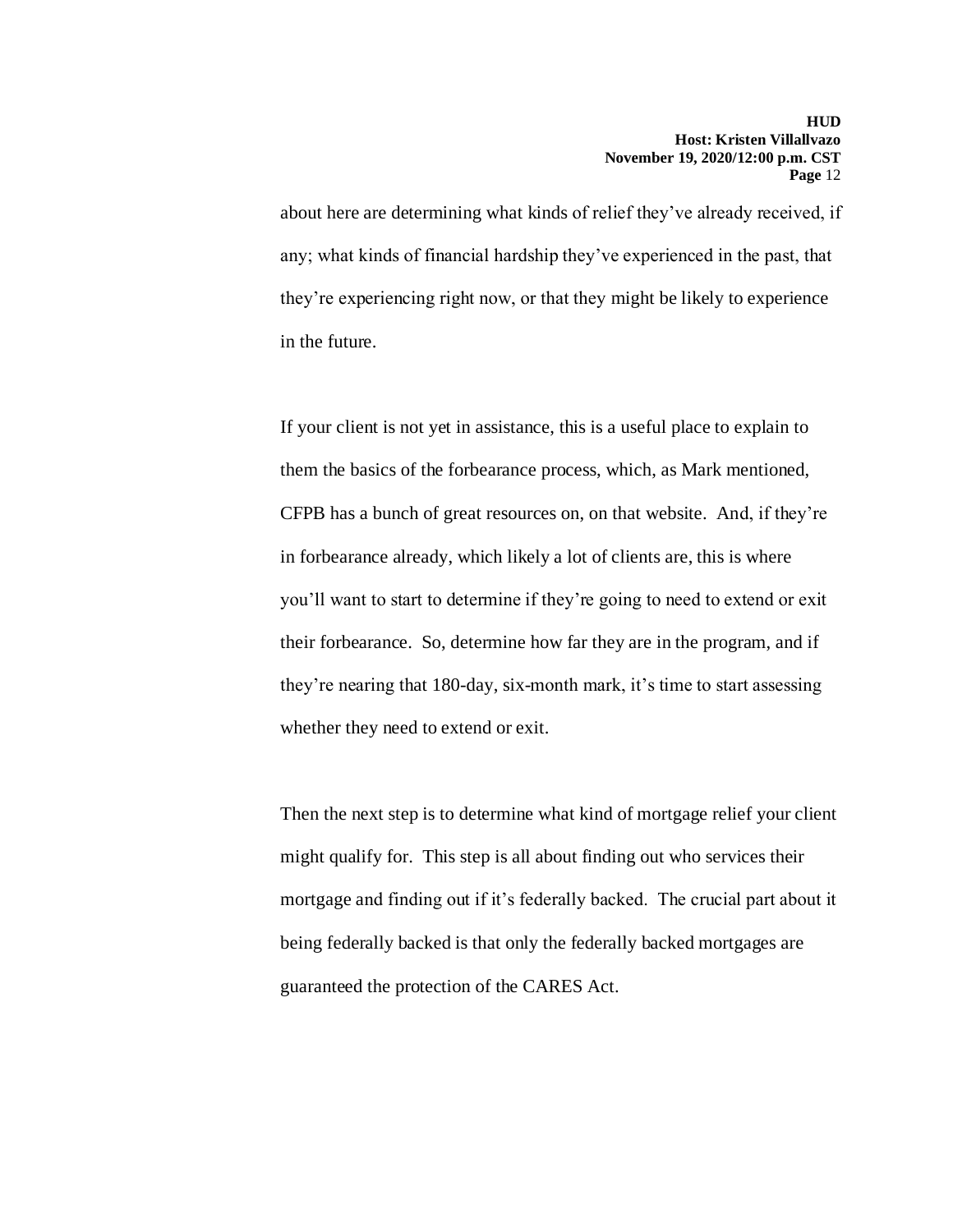CFPB, again, has a number of great resources for helping your client find out who their servicer is. The GSEs in particular have really useful lookup tools to understand if the loan is owned by the GSE. So, there are a number of things you can do here to help determine what this relief might look like. This is also a good stage to assess whether there might be state or local options for relief that your client might have.

The next step is to prepare to help the client exit forbearance. This is something to do, regardless of where your client is in the process. If, for example, your client is just in the process of requesting forbearance for the first time, you'll just need to make sure to follow up with them at a later time, as they near their six-month point, to make sure that they have a plan to exit or extend. But, if they're already at the point where they need to make that decision, CFPB have put together a great flowchart resource that we're hoping will be very helpful to you all.

Rachael, if you could display that flowchart now, I'm happy to walk through some of the basics of it. Thank you.

This flowchart is meant for clients that are nearing that 180-day mark. It incorporates some of the questions that we've already talked about today.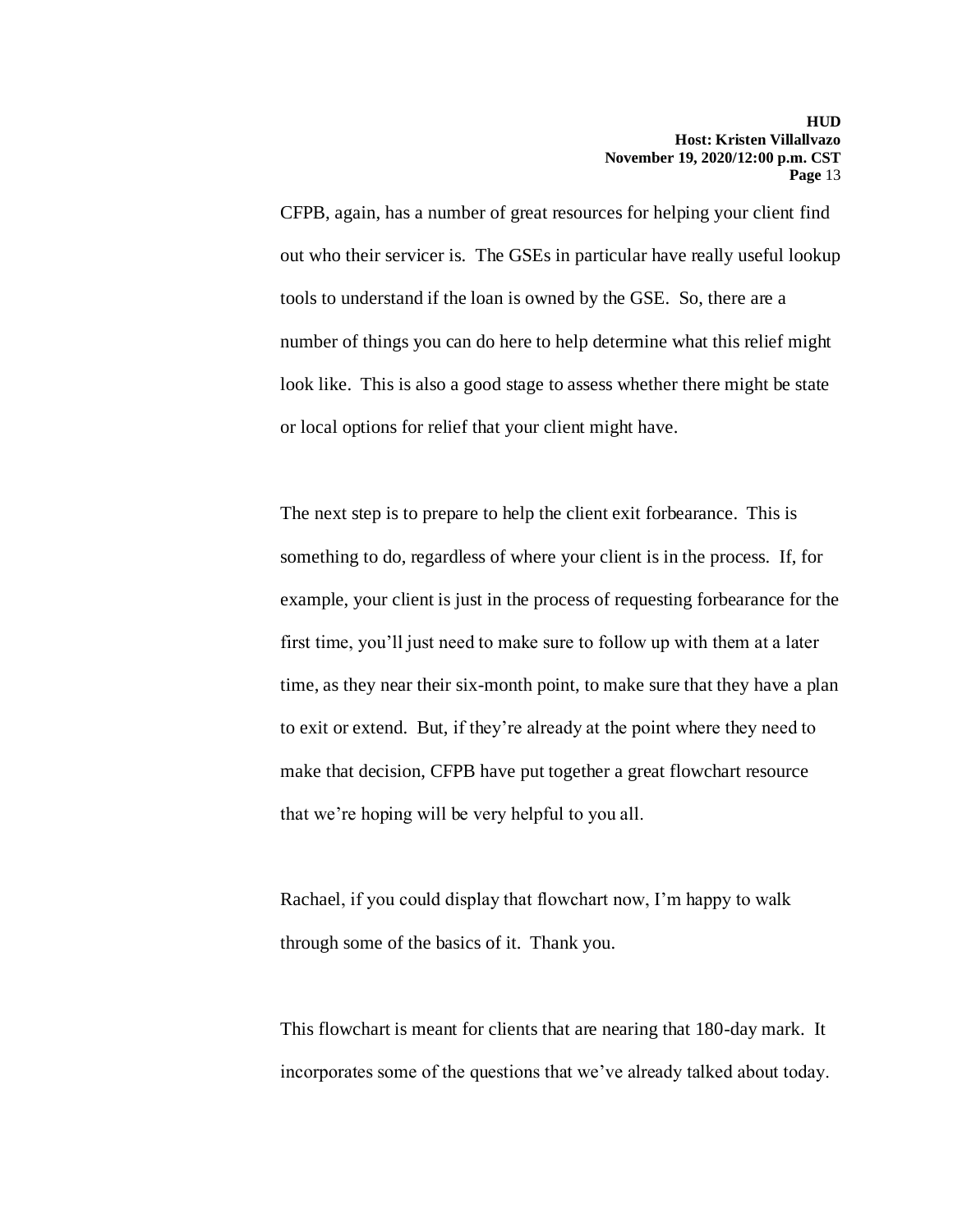It starts off with that question of is your client still facing a financial hardship due to COVID-19. It helps them make decisions from that point. If they answer yes, this is a good time to ask them if they need an extension of their forbearance, at which point, if they say yes, you should inform them that, if they have a federally backed loan, which you hopefully have helped them determine, they can extend their forbearance for up to an additional 180 days.

But it's important to remind them that the only way to guarantee an extension is by contacting their servicer. Throughout this entire flowchart, the bottom line is that action on the part of the client is necessary to do anything with their forbearance. You'll see that again and again, that's what we're really emphasizing here. This flowchart just gives some options that they might be eligible for. But the key is that they need to reach out to their servicer to get moving on those options.

Then, if they're not interested in extending and they'd really like to exit, we outline the four general options that many servicers are offering in terms of home retention, options for exiting forbearance. I'd just like to flag here that these are general options. Repayment options differ by servicer. These are just to give your client a general idea of what might be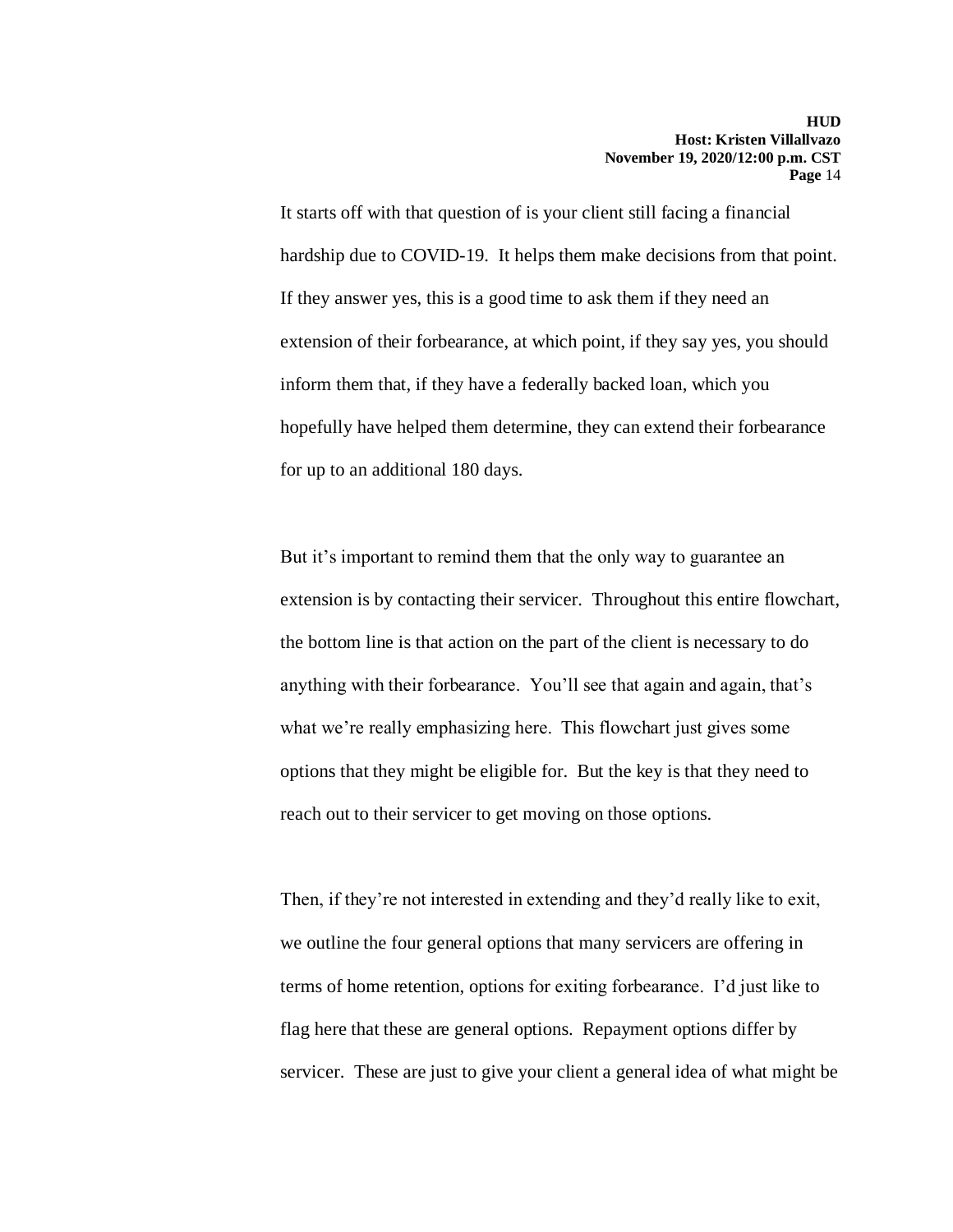available to them, but that they need to reach out to find out exactly what is available to them.

The first option you can assess by asking if they can pay back all their missed payments at once. If they're able to do this, they can make a lumpsum payment, but if they can't afford it, it's not required. This is something to really emphasize to clients, because this has been shown to be a point of anxiety and even a barrier to entering forbearance in the first part.

The next question, if this is an unavoidable option to ask, is can your client resume their payments and pay a higher amount each month? If they're able to do this, they might be eligible for a repayment plan that would increase their payment amount until the missed payments are paid off.

If this is an unaffordable option, you can move on to the next question that asks, can they resume their former payments, but can't take on additional cost at this time? If this is an option that sounds like them, they might be eligible for a deferral or a partial claim that would move their payments that they've missed to the end of their loan and essentially not increase their financial burden right now.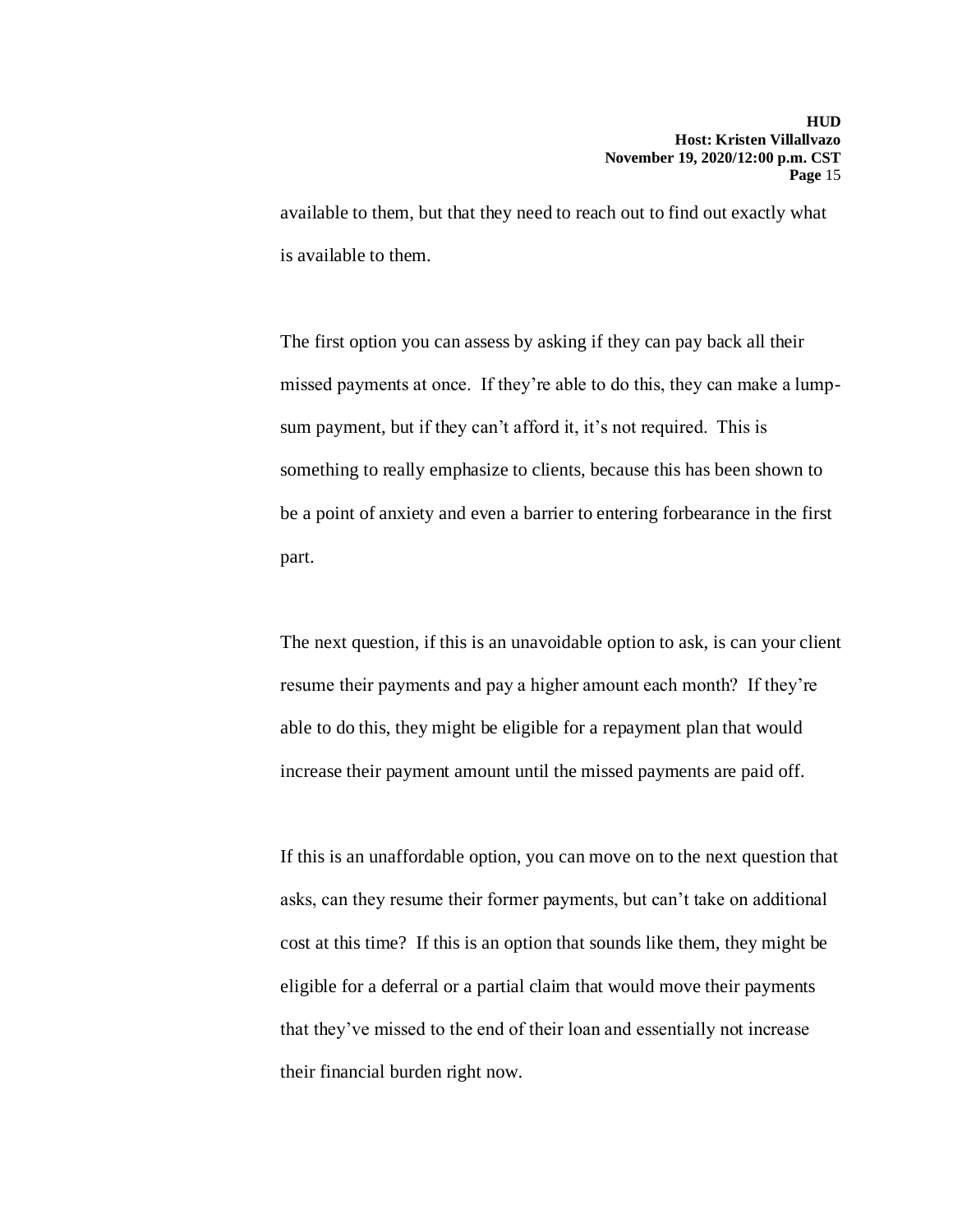Then finally, if neither of the first three options work, ask them if they can resume their partial payments but can't make their full former payment. If this sounds like their situation, they might be eligible for a loan modification that would permanently decrease their payment amount. But it has a number of other adjustments involved that they would need to understand with their servicer.

Again, if they think this fourth option is best for them, it's also good to remind them that they can extend their forbearance if they have a federally backed loan, and that might be better than trying to exit right now. If you could go back to the presentation, Rachael.

Thank you. This brings us to the fourth step, which is then to take all of this information and then help the client reach out to their servicer to either request, extend, or exit. Again, we'd just like to emphasize the necessity of reaching out. This has been shown to be an intimidating step of the process, but really is key in order to secure the various reliefs that they are eligible for.

CFPB has a number of really useful resources for this step in the process that can help make the client feel prepared to have that conversation with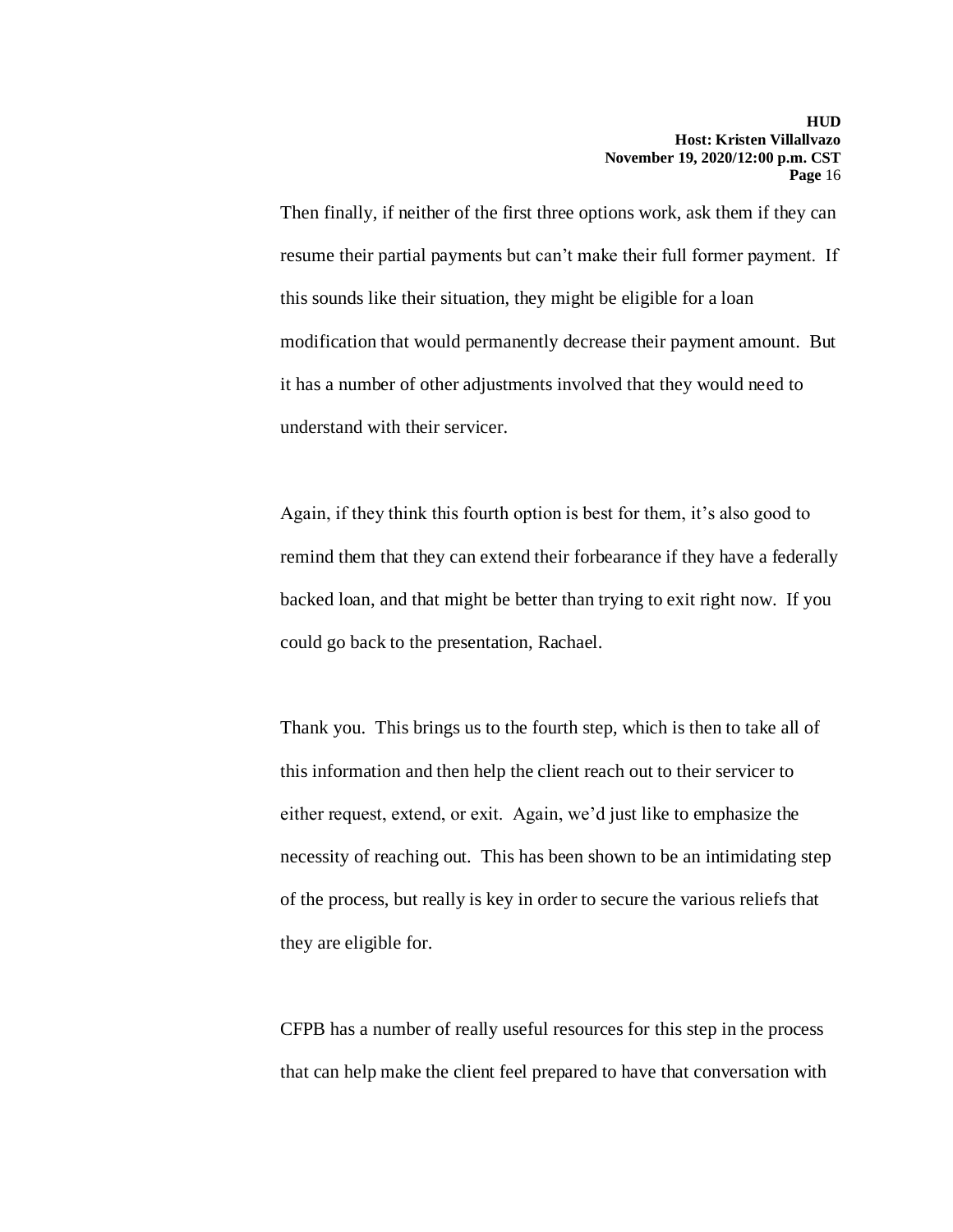their servicer and can make the process a lot less intimidating. We would encourage housing counselors to use those and share those as they see fit.

Something to keep in mind here is that some agencies do have deadlines for when clients can request an initial forbearance, but I'll leave that to the various agency panelists to discuss if they'd like to. Okay. I'll move on to the next slide. Thank you.

The other resource that was passed out with this presentation is a very detailed table of the different home retention exit options for clients after they exit forbearance. This is just for federally backed loans and it gives some detailed options about what is available to clients based off who secured their loan. Actually, Rachael, if you could go back to the presentation, I think it might be simpler to look at. Yes. Thank you.

As you can see, there are a lot of different options, depending on the agency that corresponds with the things that you mentioned in the flowchart. The idea is that this table should be used alongside the flowchart, starting with the flowchart, to just generally assess a client's situation, hypothesize at what an exit option could look like, and then use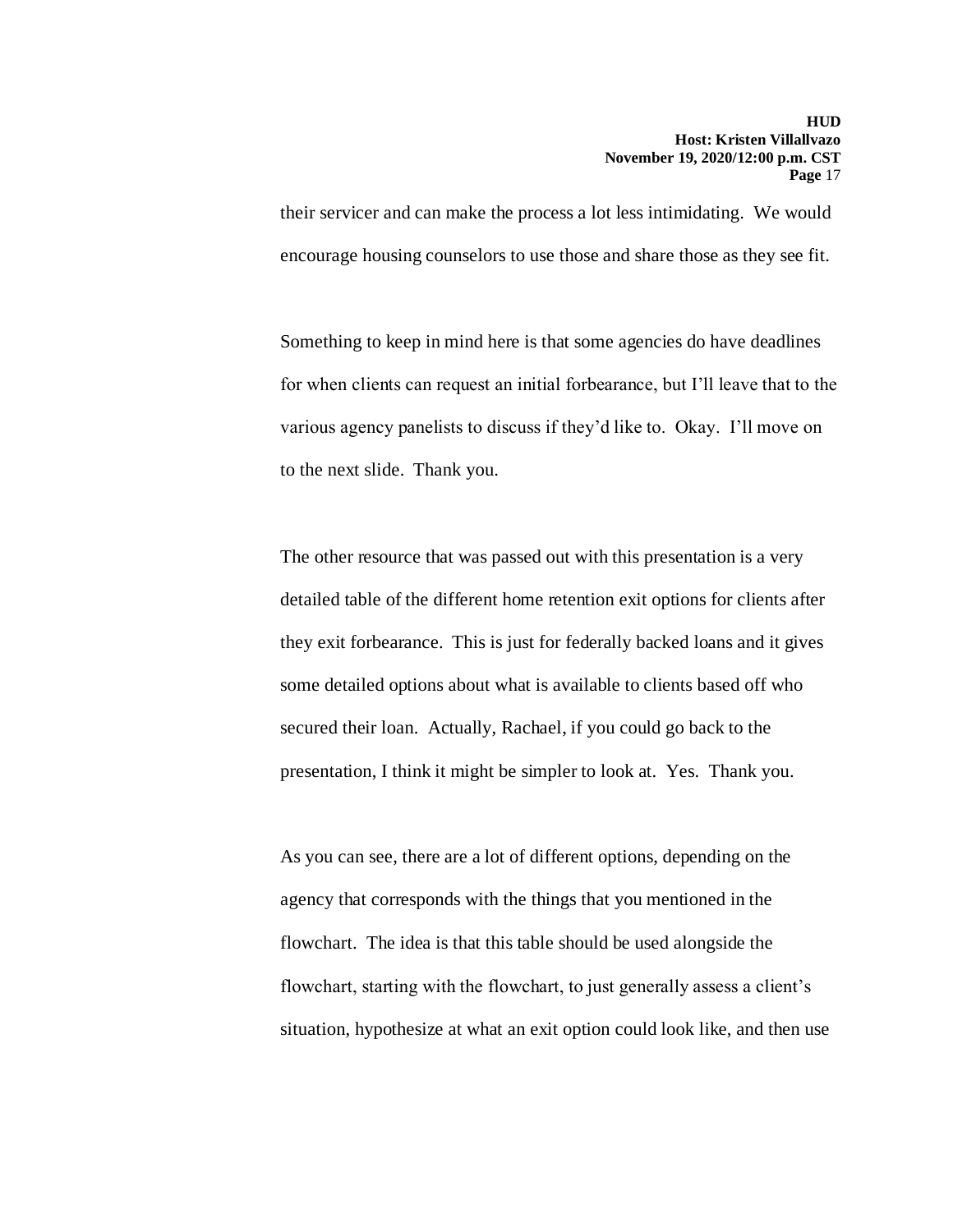the information you've collected about who backs their loan to give them an idea of the specific options that might be available to them.

Something I'd like to highlight with this table is that it is not intended to screen clients, under any circumstances. It's simply intended to provide guidance. And while it was put together with input from the agencies, the processes are very complex and you should always urge your clients to reach out to find out exactly what they're eligible for from their servicers, rather than relying on any of the information in the resources we've passed out today or, honestly, on anything you find online.

The best way to know what the process will look like for your clients is for them to talk directly with their servicer. These are meant to be, hopefully, an aid to help clients have this conversation and feel more equipped to have the conversation and have the language. But, again, they're not meant to be used as a screening tool or anything like that.

With that, I will pass it back to Rachael.

Rachael Great. Thanks so much, Nora and Mark. I think that's a super helpful and clear overview. Everyone has those handouts, as Ginger mentioned. You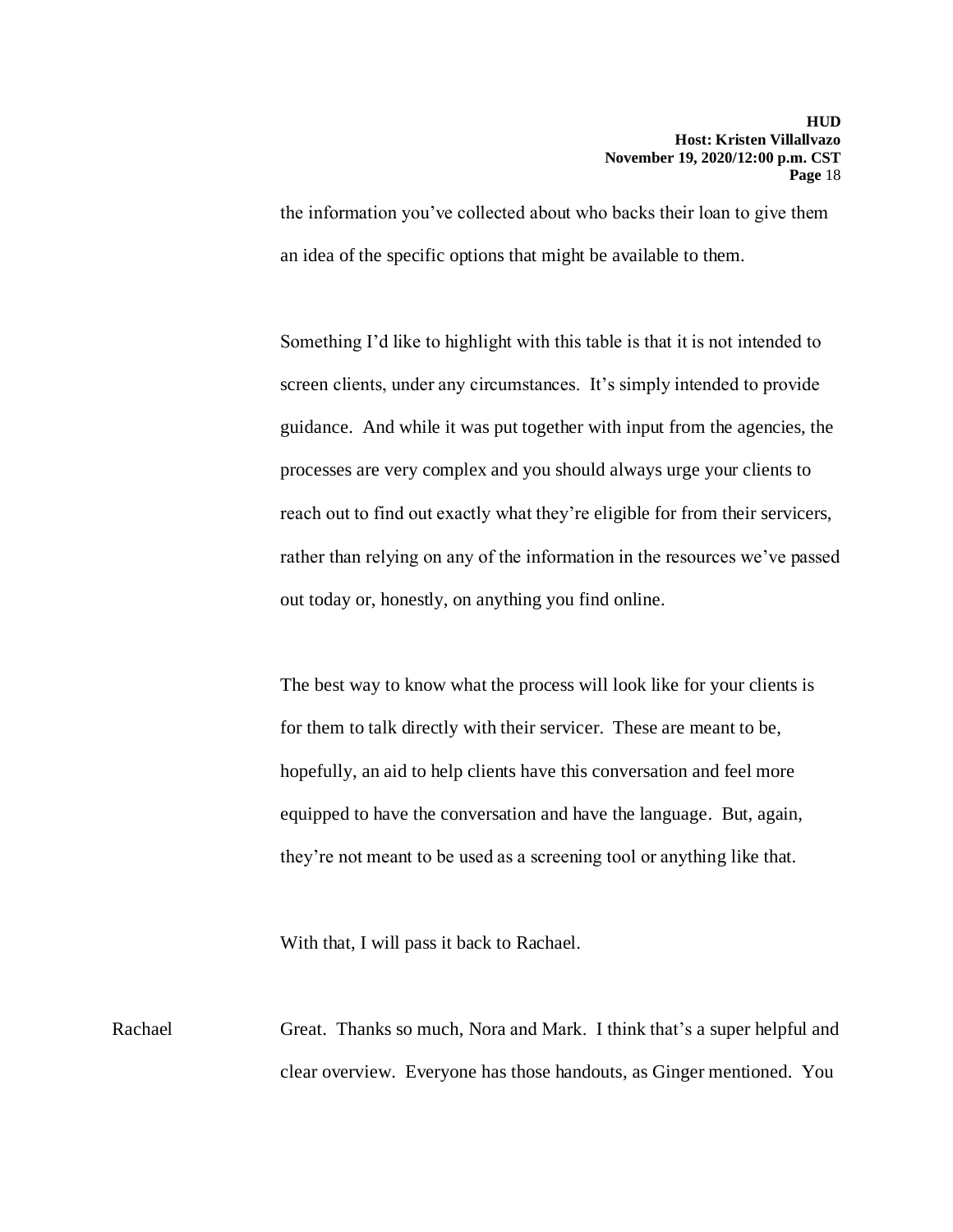can download them in the presentation, and she sent them out before the presentation. I think those two tools will be super helpful for folks.

We're going to move on to a panel, but before we do that, I wanted to ask a couple more Mentimeter questions. Our next Mentimeter question is, what barriers exist to your clients receiving mortgage forbearance? We have three options here: They're unaware of their options. They lack communication with the loan servicer. Or, they believe they have to make a lump sum payment at the end of the forbearance period.

A bunch of you are responding, and this is really interesting. I think we're kind of tied between the three. Most folks are saying that their clients are unaware of the options, though. That's interesting to know. Hopefully, the flowchart that Nora went over really helps clarify options for clients and helps them decide what their best option is.

It seems like most folks have responded, so I'll move on to one more question. Where are your clients experiencing challenges with the exitextension process? We have a few options here. Hesitant to reach out to their servicer. They are unclear about their exit or extension options. They're unclear about the actions they need to take. Or they're unaware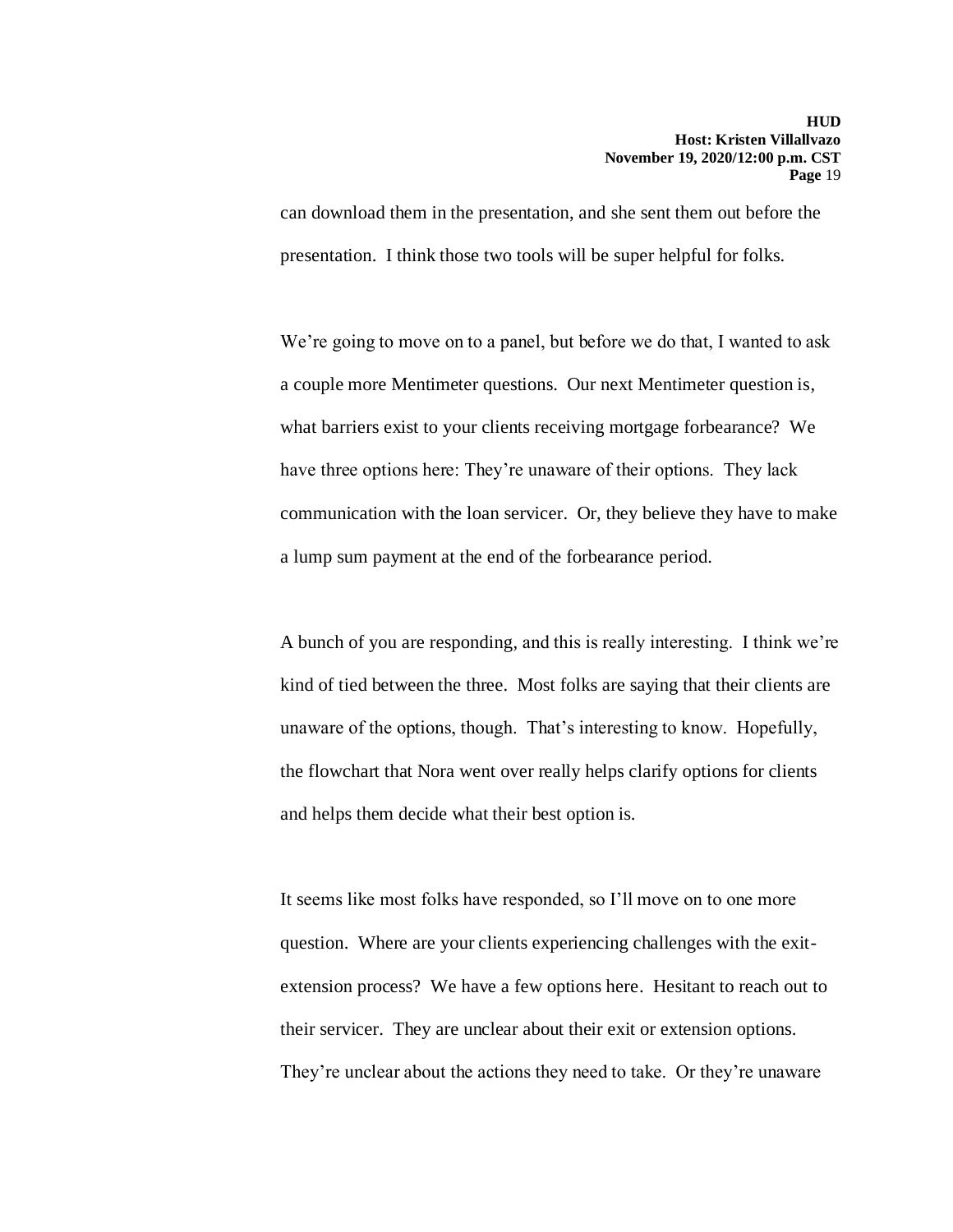their forbearance is expiring. This is a little different than the previous question. This is if they're already in forbearance—what their challenges with exiting or extending their forbearance is.

We have the two neck-and-neck responses so far are that they're unclear about their extension-exit options; and that they're unclear about the actions they need to take. Again, it seems like clarity and understanding are the two biggest challenges for clients. Again, I think the way Nora walked through that flowchart and walked through the different options available will be super helpful for folks.

All right. I think we have most of our responses in, but that question's still active, if people are still getting their answers in. I'm going to go back to the presentation and hand it over to Joseph, to facilitate our panelist discussion. Joseph?

Joseph Okay. Thank you, Rachael. Hi, everybody. This is Joseph Sant with the ICF team. I'm really happy to be able to introduce our panelists and facilitate this part of the discussion, where we're going to hear from representatives of HUD and FHA, Fannie Mae, USDA, and the VA on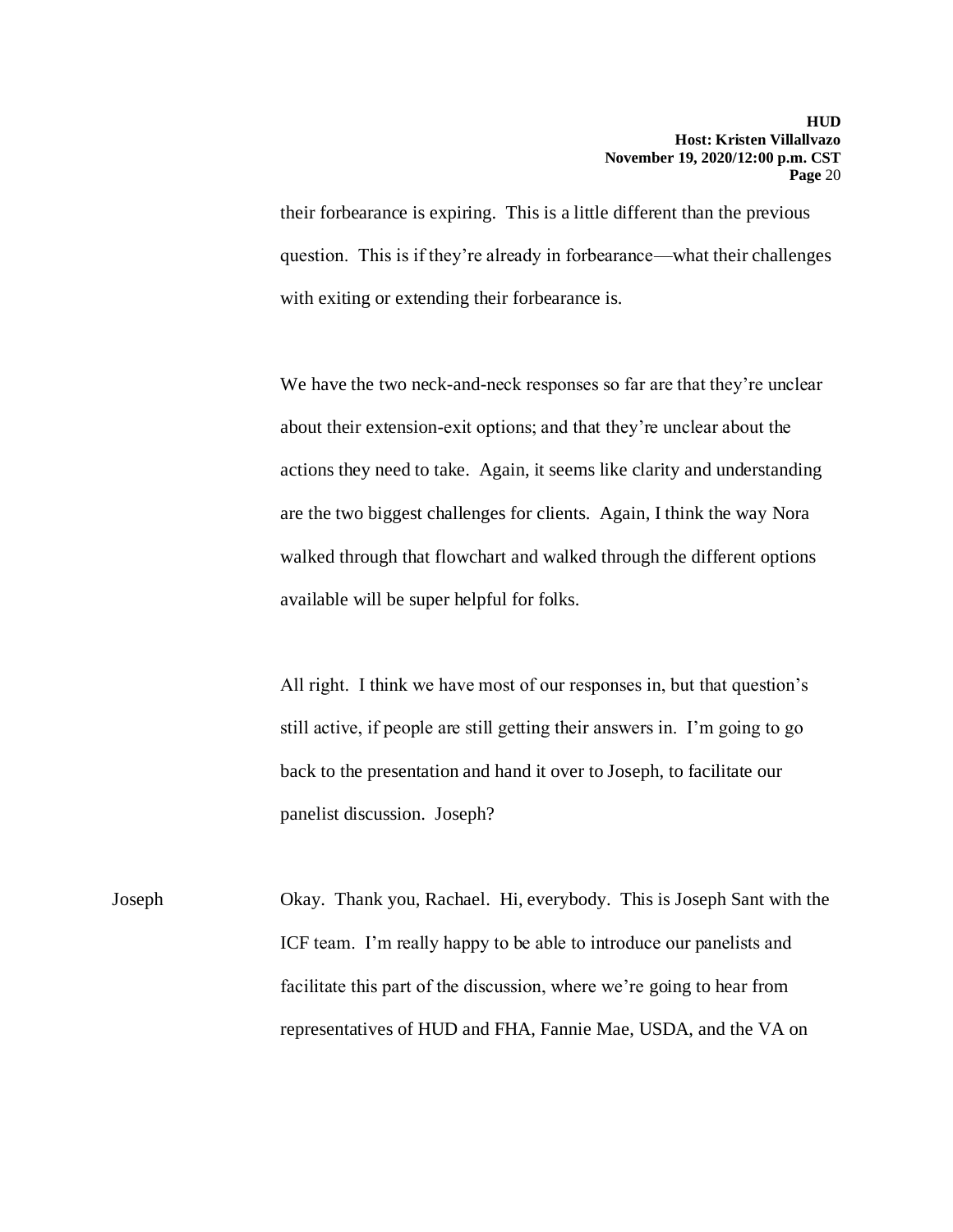their respective COVID-19 forbearance and relief options and similar detail.

Our panelists include: William Collins from HUD; Kerry Lonnen from Fannie Mae; Richard Kane from USDA; and Rita Falcioni from the VA. I want to welcome all of our panelists and really thank you in advance for bringing your expertise to the counselors and counseling agencies on this call.

To the counselors, I want to encourage you—I'm seeing a lot of great questions that are coming through, so please keep those questions coming by entering them in the question box in the control panel. We'll have a Q&A session that I'll facilitate as we get to the end of these presentations, based on your questions, which we'll aim to get to at about 15 to the hour.

Without further ado, we're going to hear from HUD, Fannie Mae, USDA, and VA, in that order. We have a few minutes for each of you. Let's jump right in, and I'll invite William to please take it away.

William Thank you, Joseph. I really appreciate the opportunity to speak with everybody today. HUD believes that we've really come up with a suite of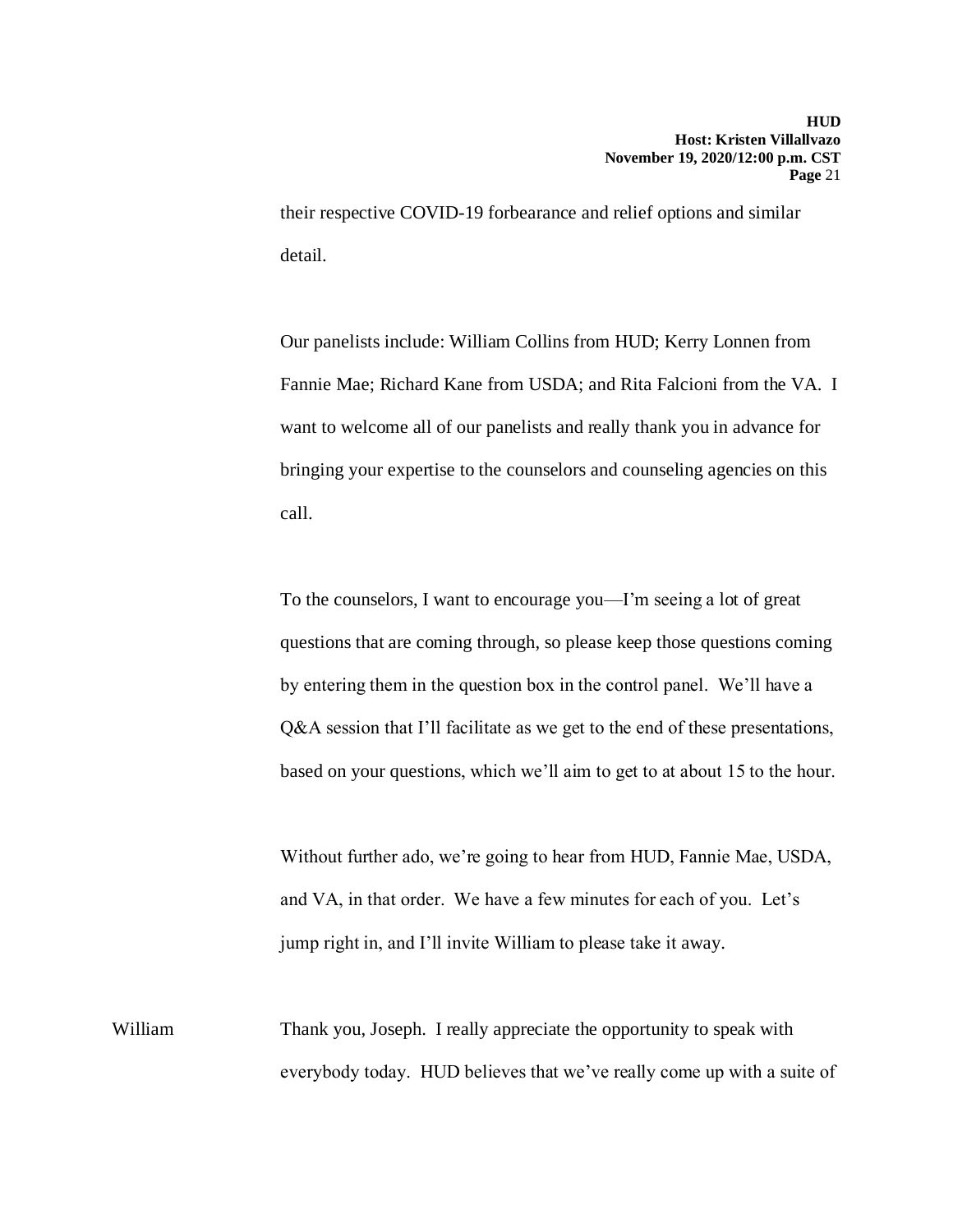COVID-19 loss mitigation options that will greatly assist our FHA-insured borrowers that were impacted either directly or indirectly by the COVID-19 pandemic, and really provides a streamlined loss mitigation opportunity for borrowers.

When I say streamlined, we've greatly reduced the requirement that a borrower has to request loss mitigation assistance from their servicers. They really simply have to tell—for the exit portion and for our options they simply have to tell their servicers that they have regained their income and they would like to exit their forbearance and get into one of HUD's options. It's really that simple. No more documentation like normal loss mitigation, no more applications. It's really helpful that housing counselors can help borrowers speak with their servicers and outline their current situation, whether they've regained their full income or whether they've regained their partial income, and to really see what our waterfall of options they can approved for.

As everybody's already stated, of course, there is no money that's required upfront, except for people that do have the financial resources. Like your chart previously showed, there's all three in statement options. There's a repayment plan, if you have a little extra money. Really, the core of our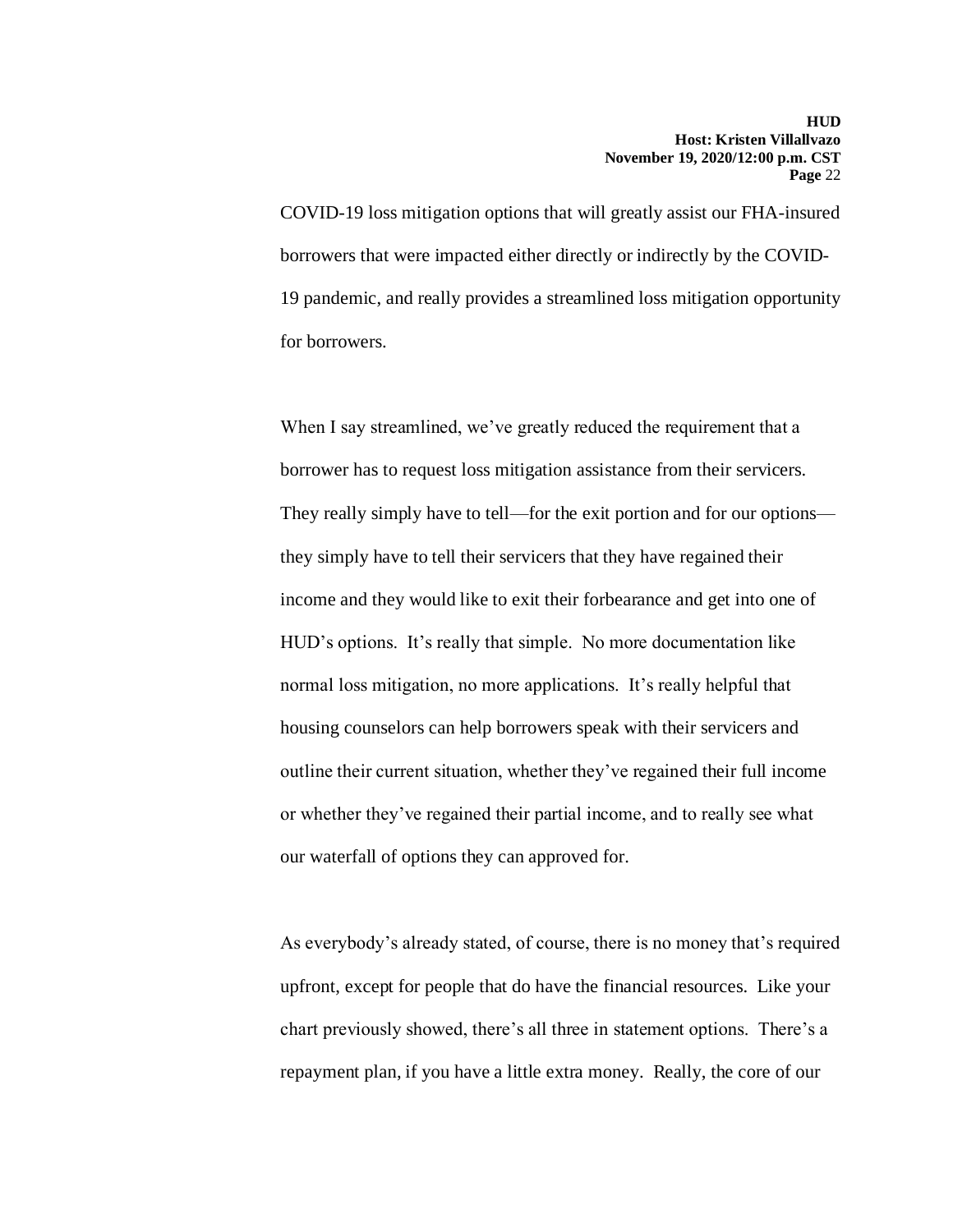loss mitigation for COVID-affected borrowers is our COVID-specific waterfall. This is also only available to our borrowers who were current on their loan as of March 1, 2020, and were affected by COVID, directly or indirectly. They just have to tell their servicer either your income or you're a two-income family—one income was affected, one wasn't, whichever way it is, they just need to request that forbearance.

As soon as they've overcome the impediment to that financial problem, they have to contact their servicer. We asked our servicers to implement different ways of contacting, either electronically, through a telephone contact, or email. A lot of our servicers have put up websites specific to getting the forbearance and also exiting the forbearance, where you can contact them that way, because a lot of people are fearful of contacting the servicers on their own, and having the housing counselor on the line with them could greatly assist them.

The way our COVID-specific loss mitigation starts is our partial claim. Our COVID-19 standalone partial claim, it's essentially an interest-free loan from HUD that we pay to your servicer for the amount of the payments that you're past due, whatever that dollar amount is. It becomes a junior lien on your property. But you don't pay it back until you either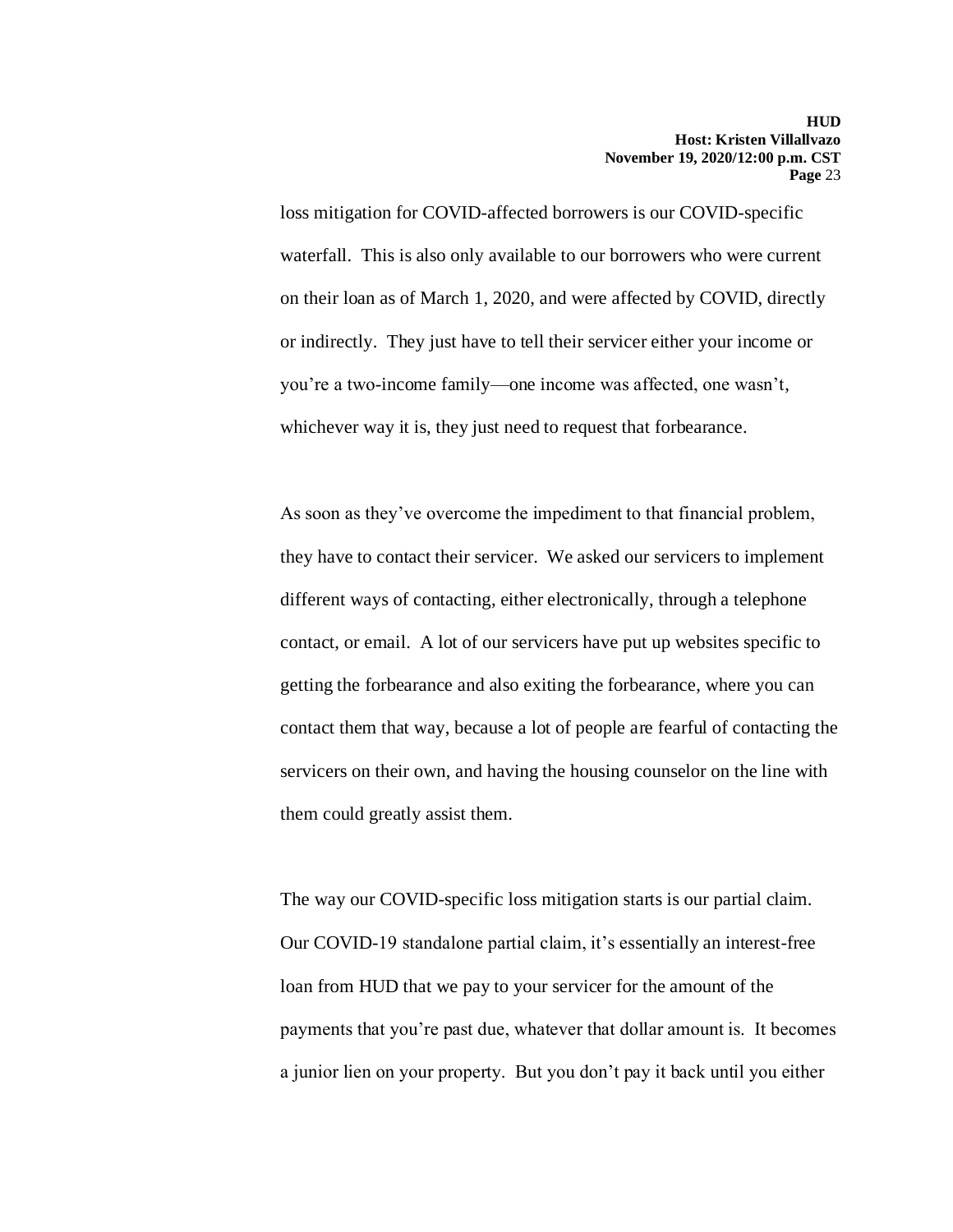sell or refinance your property, or the title of the property is transferred to someone else through a Deed-in-Lieu or something like that.

It's a great opportunity for people that don't need to come up with any money upfront. Our loss mitigation never costs the borrower anything for FHA-insured borrowers. That's really for people who have their full income back at that partial claim option.

Say your hours have been cut back at your business and you're not making that full amount, but you're really getting the majority of your income back, and that's really the second line in our waterfall is our owneroccupant loan modification. This is where the servicer has the ability to lower the interest rate, extend the term, change the terms of the loan, so that the new, modified payment is something that's affordable to the borrower.

The servicer will be able to calculate what they can do for you, and they can let the borrower know—and the housing counselor know what that resulting payment would be. The borrower needs to make the decision, can I afford that or not? If they say they can, then they can exit, get the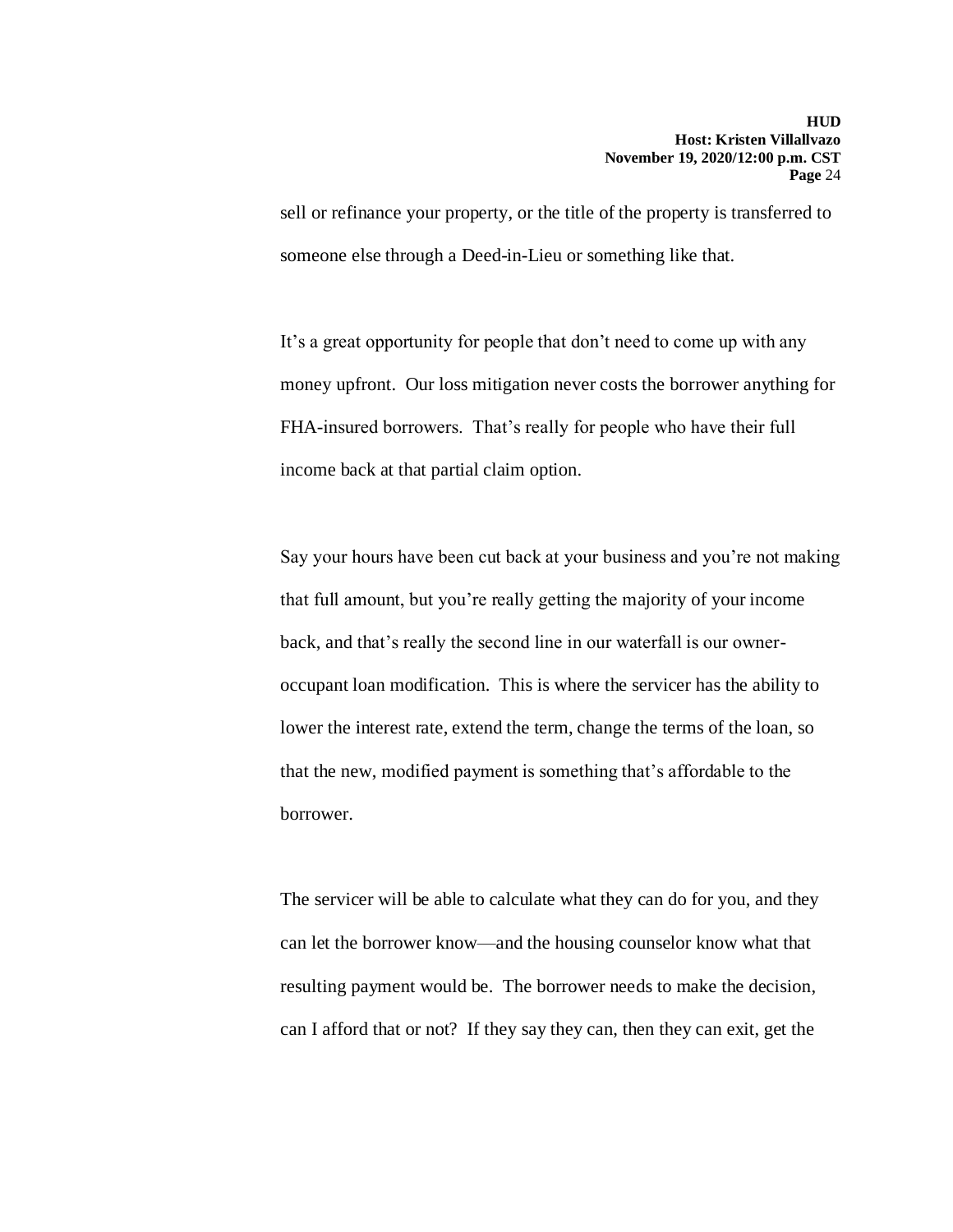loan modification. All of our options bring the loan completely current at one time and then they just start making their payments again.

If they say that's a little bit too much for me right now on that loan modification, standalone, I really need a lower payment. That's when they can go look at our combination of a partial claim loan modification opportunity for our borrowers. The way we can use that partial claim is the partial claim can have a principal reduction piece to it, where it can lower your principal balance, and at the same time the lender can modify the terms of your loan through the interest rate and through the term of the loan. The combination of that can lower your payment down to something that's affordable. We really think that's going to be a great option for borrowers. That's really for the people that have a pretty significant reduction of income, but enough to where you feel you're comfortable exiting the forbearance.

Really post that, we do have one for a borrower who has rented their property out. They've lived in the property for a while; they've rented the property out, but it's a non-owner-occupant loan modification piece. It wasn't listed in the prior chart. It should have been. But it's for people who have rented their property out and they have renters in the property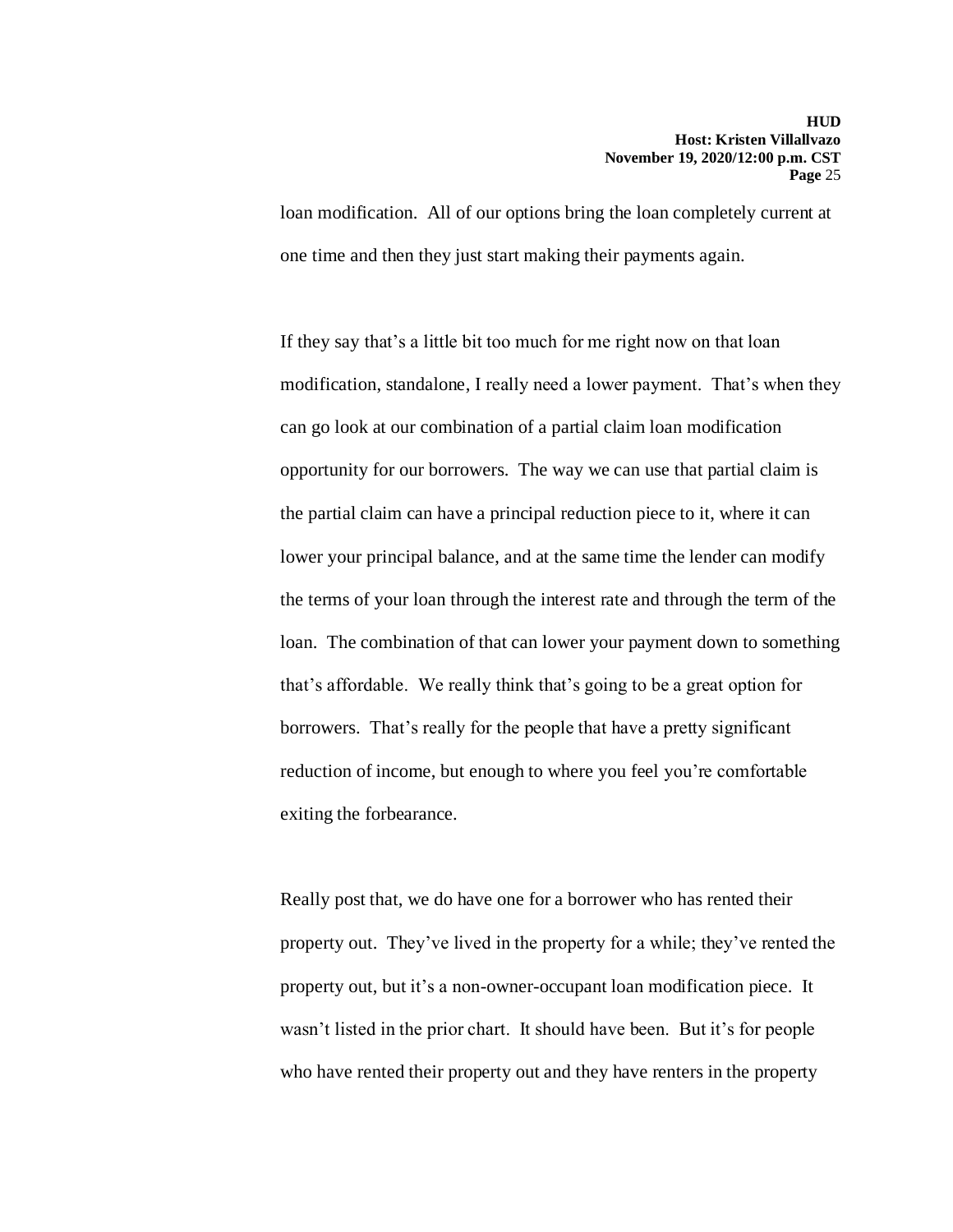that have been affected by COVID-19 and can't pay their rent, so the borrowers on the loan can't pay their mortgage payment.

This is really the only time we've ever allowed this to happen, for nonowner-occupants to get a loan modification, but if the renters can provide proof that they were affected by COVID-19, then that borrower is now eligible for a COVID-specific non-occupant loan modification. Really, after that, that's our retention options that we have for people to stay in their homes.

It might be unfortunate, some people don't fully regain it, they understand they won't get their income back, and we do have some disposition options which is a COVID-specific pre-foreclosure sale, which is our version of a short sale, where borrowers don't have enough equity in the property to pay off the closing costs and everything, and HUD allows people to get into that. So, if you can't for some reason have the income and financial resources to stay in your home, we do have specific COVID-related short sale opportunities and also, finally, a process for Deed-in-Lieu that could occur.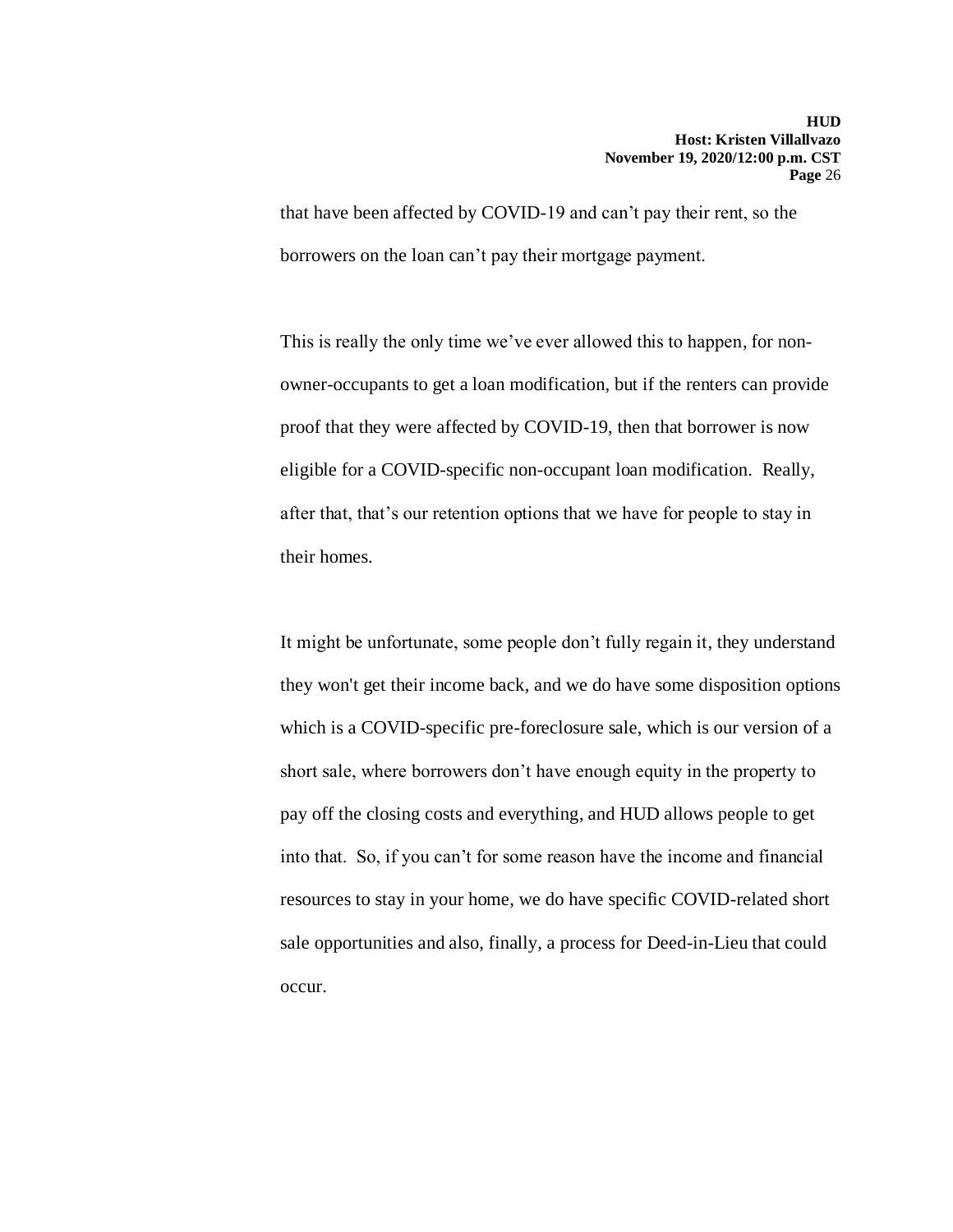And, if for some reason all of that doesn't allow the borrower to be approved for loss mitigation, the last and final means is our normal loss mitigation opportunities are also available for these borrowers, or any borrower that was delinquent prior to March  $1<sup>st</sup>$  of 2020. They're always eligible for our loss mitigation waterfall through the normal loss mitigation process.

That's really the synopsis of our COVID-19 loss mitigation options for borrowers.

Joseph Thank you so much, William. I think that's going to be great information for the counselors here, particularly since we know so many of the counselors are working with FHA borrowers. Thank you so much.

> Next, we're going to hear from Kerry Lonnen on behalf of Fannie Mae. Kerry, please, take it away.

Kerry Thank you very much. Thanks for the opportunity to come talk through this today. I won't re-cover everything, because Fannie Mae took a really similar approach, or both the GSEs took a really similar approach that FHA and HUD did. We wanted to be able to make this process easier for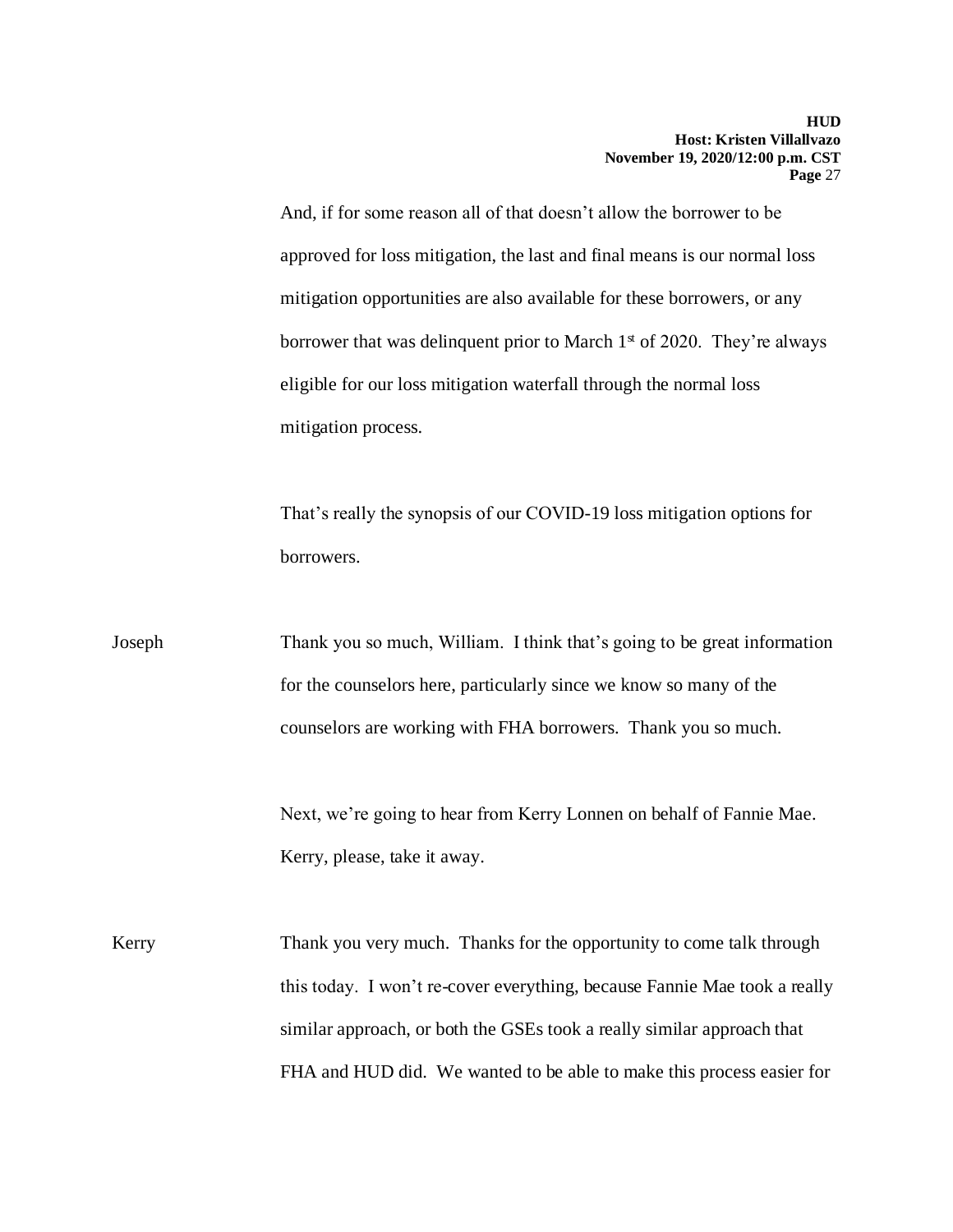our borrowers, so it's a lot of reduced eligibility. They just have to declare a hardship. They don't have to fill out all the normal borrower response packages that you typically would have to fill out to get a lot of our loss mit solutions.

This is really a simplified way—I've been impacted by COVID. They go on a forbearance. They get that very easily, especially determined by the CARES Act. What I'll talk a little bit about are some of the postforbearance options—which again, some of these are very similar to the other entities.

Obviously, once they've been able to cure their hardship and they're back to work or whatever the issue was that they're able to resume making payments, they always have the ability to reinstate that loan. So in the event that they have that money that they've been able to set aside, or come up with money to fully cure that loan, they can fully reinstate with no further assistance needed from us or from their servicer.

If that's not an option, we have the repayment plan option, which is not real popular right now, but it gives them the ability to make a payment plus, so in the event that they can afford their current payment and a little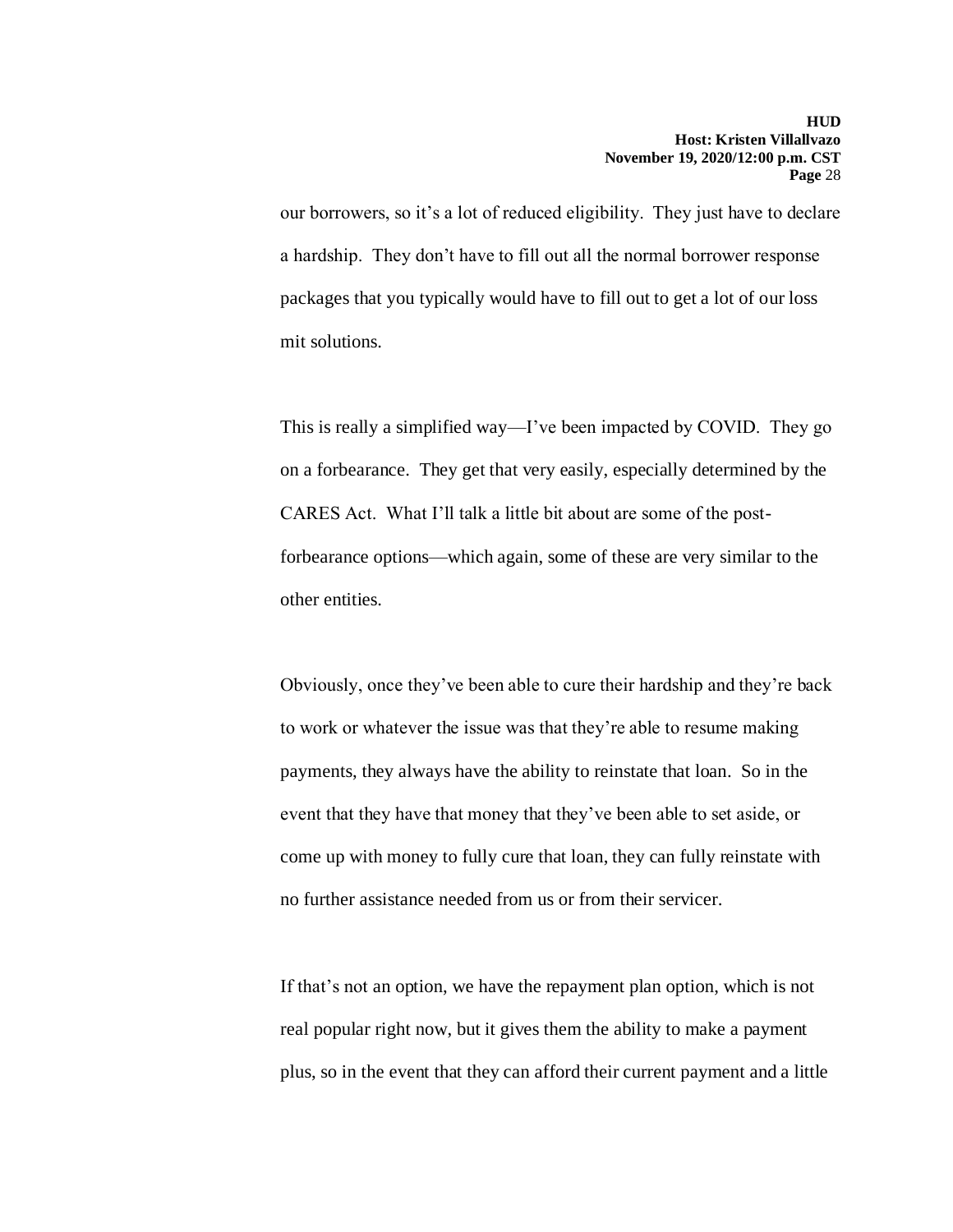bit more to get caught up, those options are always available to them. Those are our standard options that are available today, as well as for our COVID-impacted borrowers.

Our new product that we came out with was our payment default product. We've never had a default product previously. We had been talking about this ahead, but on the horizon—something we rolled out, which is really helpful for our borrowers. The payment deferral gives the borrower the opportunity to advance 12 months of their principal and interest payment, along with any advances in fees on their account, and that is put into a non-interest-bearing loan on the back end of their mortgage. So, if they have a total of \$10,000, it goes into a non-interest-bearing bucket on our system. They don't have to pay on that. And that amount will not get paid until that loan liquidates or they transfer sale of that property.

So, it gives them the ability to bring that loan current without them having to put forth any cash at that time. We make it effective, so if they're getting it in September, typically you would be effective with your October  $1<sup>st</sup>$  payment. We can even push it out to November  $1<sup>st</sup>$  if they needed that additional month as a cushion. Then, they would resume making their regular payment. This option doesn't give them any type of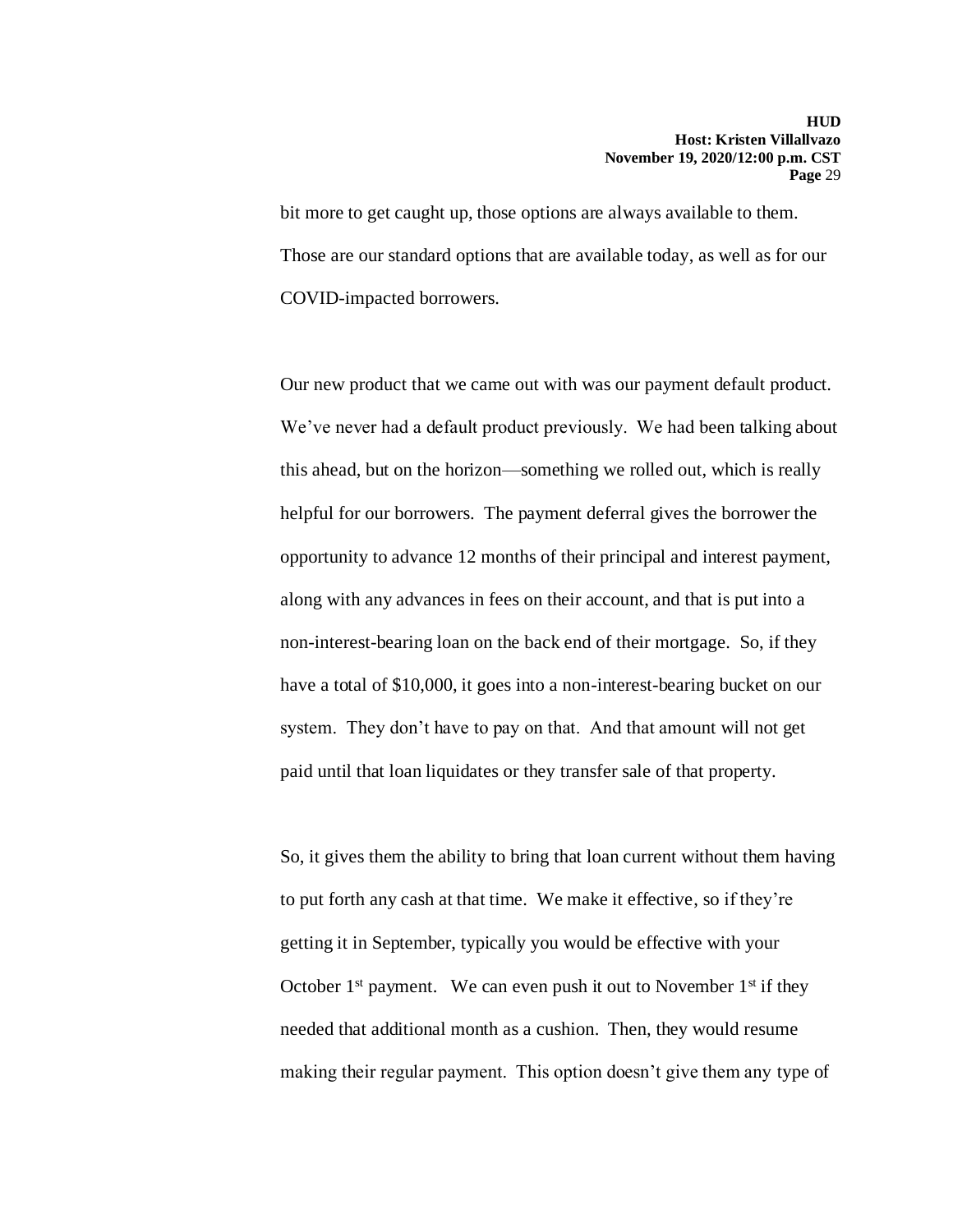monthly payment relief. This is for borrowers that have the ability to continue making their contractual payment but don't have the ability to bring their loan current on their own.

Then the last option we have specific to COVID is our Fannie Mae Flex Modification, which we have already, but for COVID, we have a reduced eligibility, which means typically we can't do this on investment properties and second homes. This gives those folks an opportunity to be able to use this product. They don't have to fill out a complete loss mit solicitation package. Again, they express their hardship is due to COVID, and we're able to offer them a Flex Modification, which can move their term out to 480 payments, so 40 years, also potentially reduce their interest rate. This usually gives them that flexibility of a lower payment.

Similar to HUD, these borrowers are still all eligible for any of our other standard loss mit options. In the event that any of these are not enough or don't provide the borrower enough assistance, our servicers can always come to us on what we call a non-delegated basis. They can request additional assistance and see what other options that Fannie Mae can offer that borrower to bring them to cure and be able to resume making payments.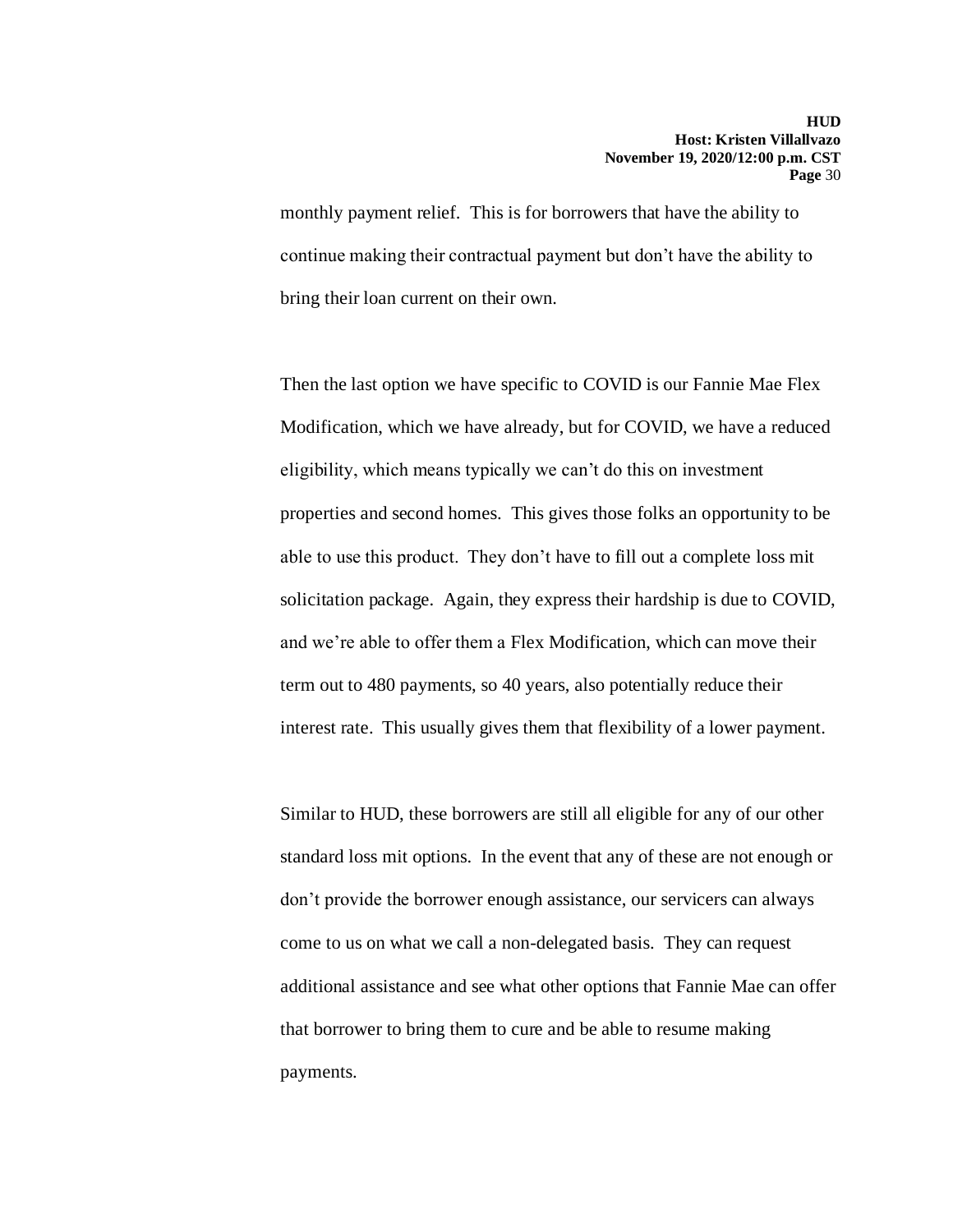Then lastly, we also have all of our liquidation offerings. In the event that a borrower is unable to resolve their hardship and just can't afford to stay in the home, doesn't have the ability to sell it and get out from underneath what they owe, we have our Sure Sale option as well as our Mortgage Release, also known as the Deed-in-Lieu that they can pursue those options if need be.

I think that covers it. Thank you.

Joseph Thanks very much, Kerry. I think we'll keep moving right along. I'll just note we're getting great questions. Please keep those coming. Next, we're going to hear from Richard Kane from the USDA. Thanks very much, Richard. Please take it away.

Richard Sure. Sure, and thank you very much for the invite. It's a pleasure to speak to everybody and talk about our program. You're going to hear a lot of the same themes. All the agencies in FHFA, we meet on a regular basis, and we've spent a lot of time trying to align a lot of our loss mitigation options where it makes sense and where we can, so you'll hear a lot of the same things from me that you've heard from my partners at FHA and the GSEs.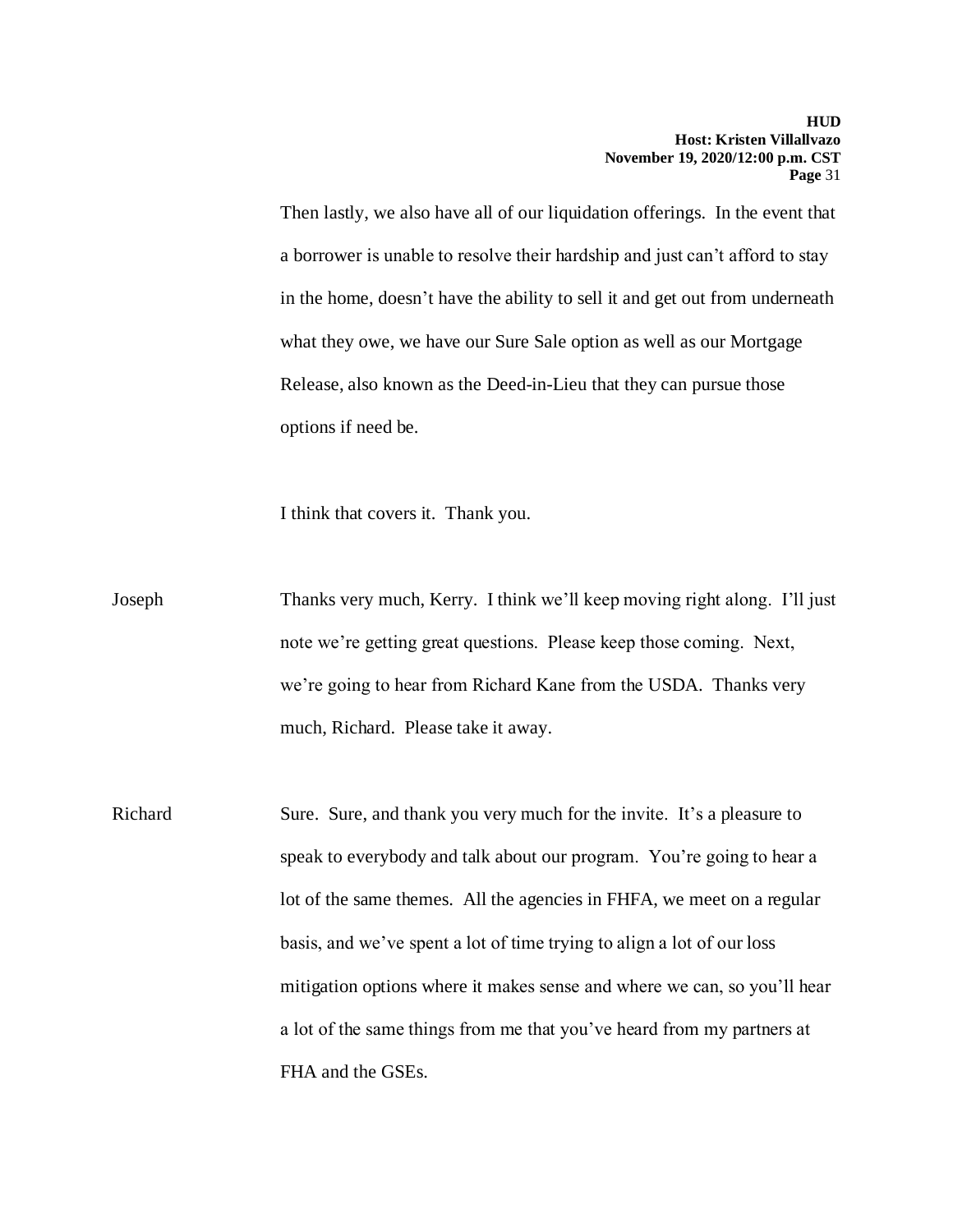We've broken our loss mitigation options for COVID down into two tranches. The first one are marked as COVID-19 Special Relief Options. Really, the delineation is the borrower's delinquency prior to COVID. If the borrower was current prior to COVID, so they made their February payment on time, they were current as of March  $1<sup>{st}</sup>$ , then they are eligible for our streamlined options which, again, like FHA, all the borrower has to do is attest that their hardship is complete, and they are ready to start making payments again. That can be a verbal attestation to the servicer. No documentation is needed; no financials or anything in that regard.

The three options that fall under that umbrella are going to be our Term Extension, which is very similar to a payment deferral; our Cap and Extend, where you're capitalizing all of your arrearage and extending the term; and then our Disaster Mortgage Recovery Advance, which is very similar to a partial claim.

On the Term Extension, again very similar to the deferral option from the GSEs. The only difference is our regulation doesn't allow for any kind of balloon at the end of the term. The servicer would need to extend that term with a modification to allow for the borrower to make regular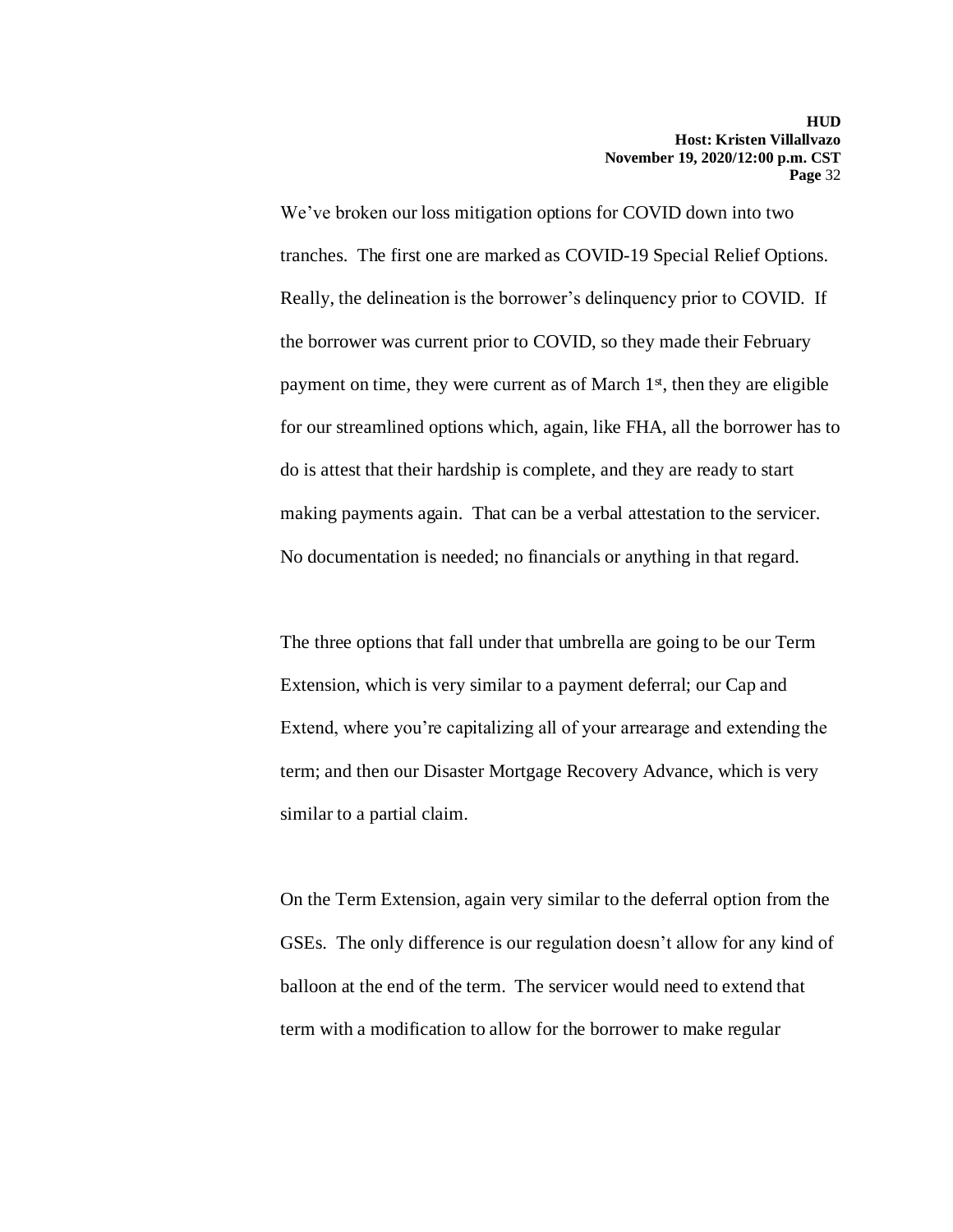payments to pay off that deferred amount at the end of the loan instead of having a lump sum due at maturity.

The second option is the Cap and Extend, where the servicer would capitalize all of the arrearages, all of the advances. Whatever amount the borrower would have normally paid if they weren't on a forbearance, all of that can be capitalized into the principal balance of the loan. Then the term can be extended, and the rate can be reduced in a matter to give the borrower either a flat or a reduced payment so that there's no increase to the borrower's monthly responsibilities.

Then the last option is a Disaster Mortgage Recovery Advance, where basically you're taking the entire arrearage from the forbearance with the borrower, placing it into a mortgage recovery advance, which will be a separate lien, a zero interest, zero payment lien, where USDA holds the note. That would be due and payable either upon maturity or liquidation of the first. All of those three options are designed to give the borrower either a flat or a slightly reduced payment if the hardship has been solved that the borrower experienced through COVID.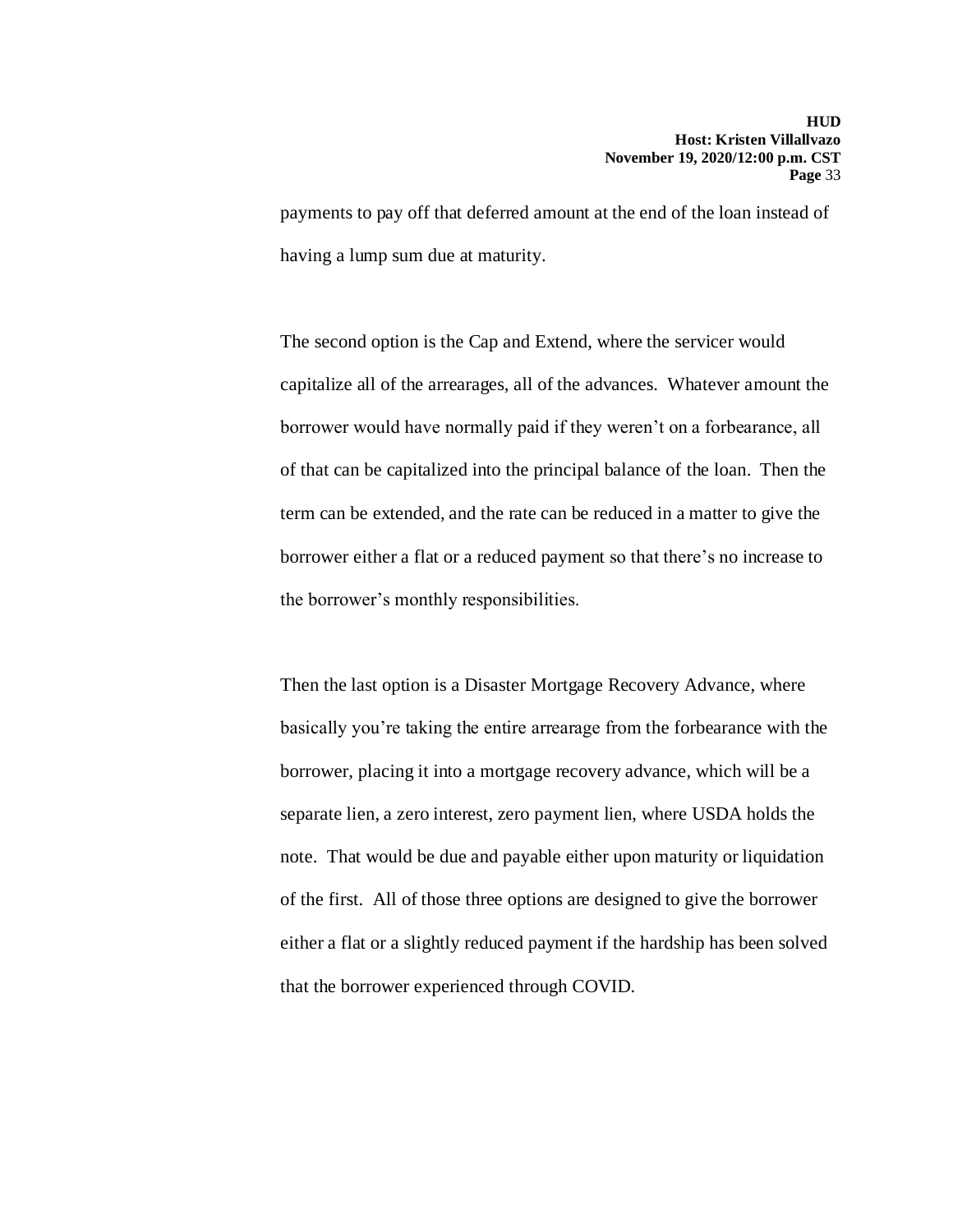Then, we have our regular loss mitigation options, either our Loan Modification or our Combo Partial Claim and Loan Modification. These are designed to provide the borrower with true payment relief. So either the borrower needs a reduced payment, or if they were delinquent prior to COVID they would be eligible for one of these two options.

Again, these are very similar to FHA. You would be able to capitalize all of your arrearage, extend the term out to 360 or even 480 months in certain circumstances, and then provide the borrower with a partial claim of up to 30% of the UPB at time of default to reduce the borrower's interest-bearing amount, and provide the borrower with as much payment relief as possible. Those options do require full documentation. You would have to get financial documents, determine the hardship just as you would prior to COVID for any kind of a loss mitigation solution to determine eligibility for those.

Then last, similar to our other federal partners, if the borrowers determine that they are not able to cure the hardship and liquidation of the property is the best outcome, we'll certainly assist with any kind of short sale or Deed-in-Lieu to help the borrower exit the property in a graceful manner.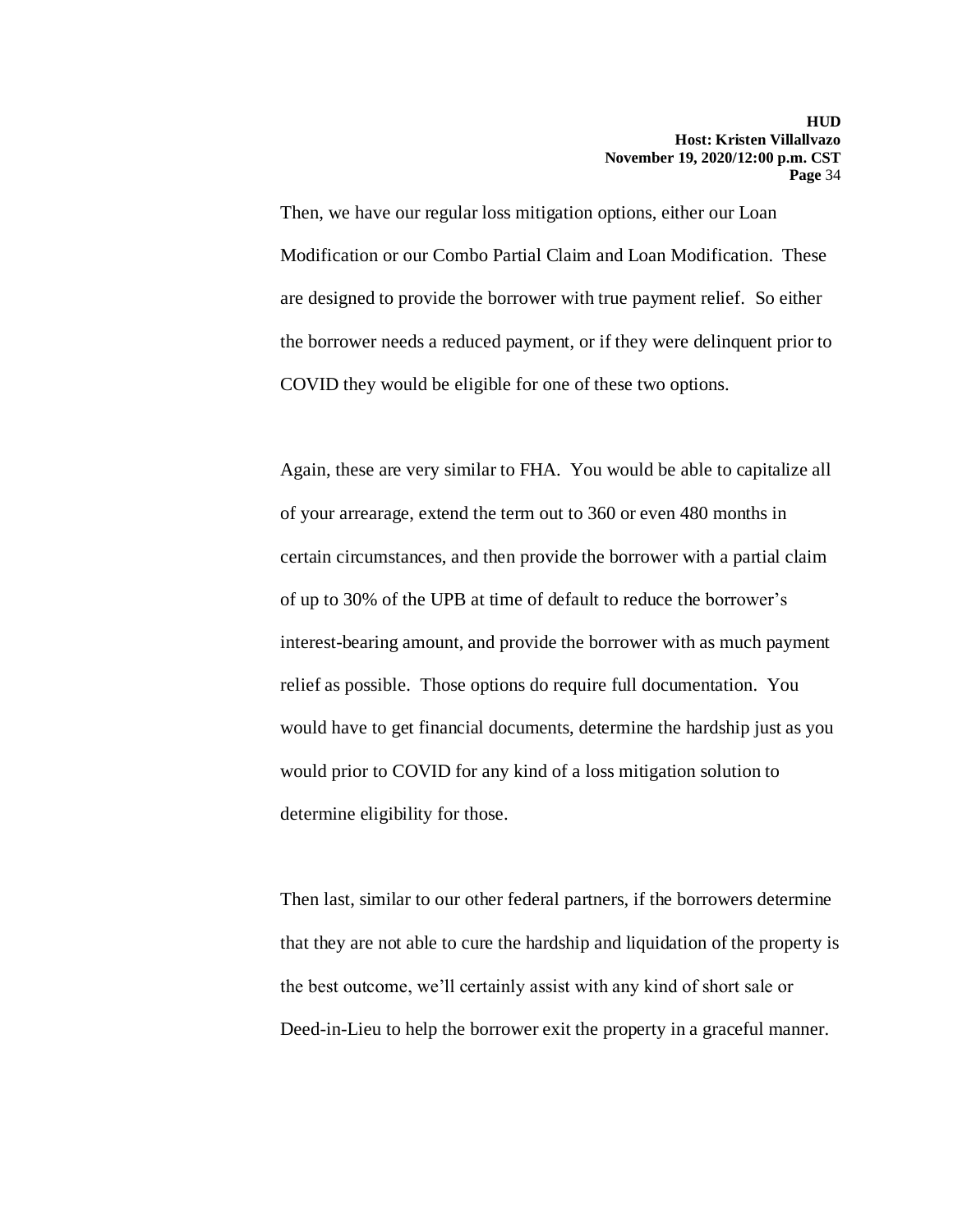One of the differences between us and FHA and GSE so far, we do not have any allowances for non-owner-occupied properties on retention options. If the borrower has moved out of the property and has renters in there, they'd be eligible for a reinstatement or a repayment plan, but our modification options, either through the COVID-19 or through the traditional options, would not allow a retention mod for a non-owneroccupied property. They would only be eligible for a liquidation mod.

I think that covers everything in a nutshell.

Joseph Thank you so much, Richard. I think we're all hearing that these approaches are very coordinated and similar, but I do think it's helpful for the counselors to hear differences between approaches and where they diverge, such as for the non-owner-occupant properties.

> We'll go next to Rita Falcioni from the VA. Then, we'll have some time for some Q&A for the panelists. Let's give the floor to Rita.

Rita Well, thank you very much for having me. I could probably just say ditto, since like it's been said, we work closely with the agencies to make sure we're all on the same page.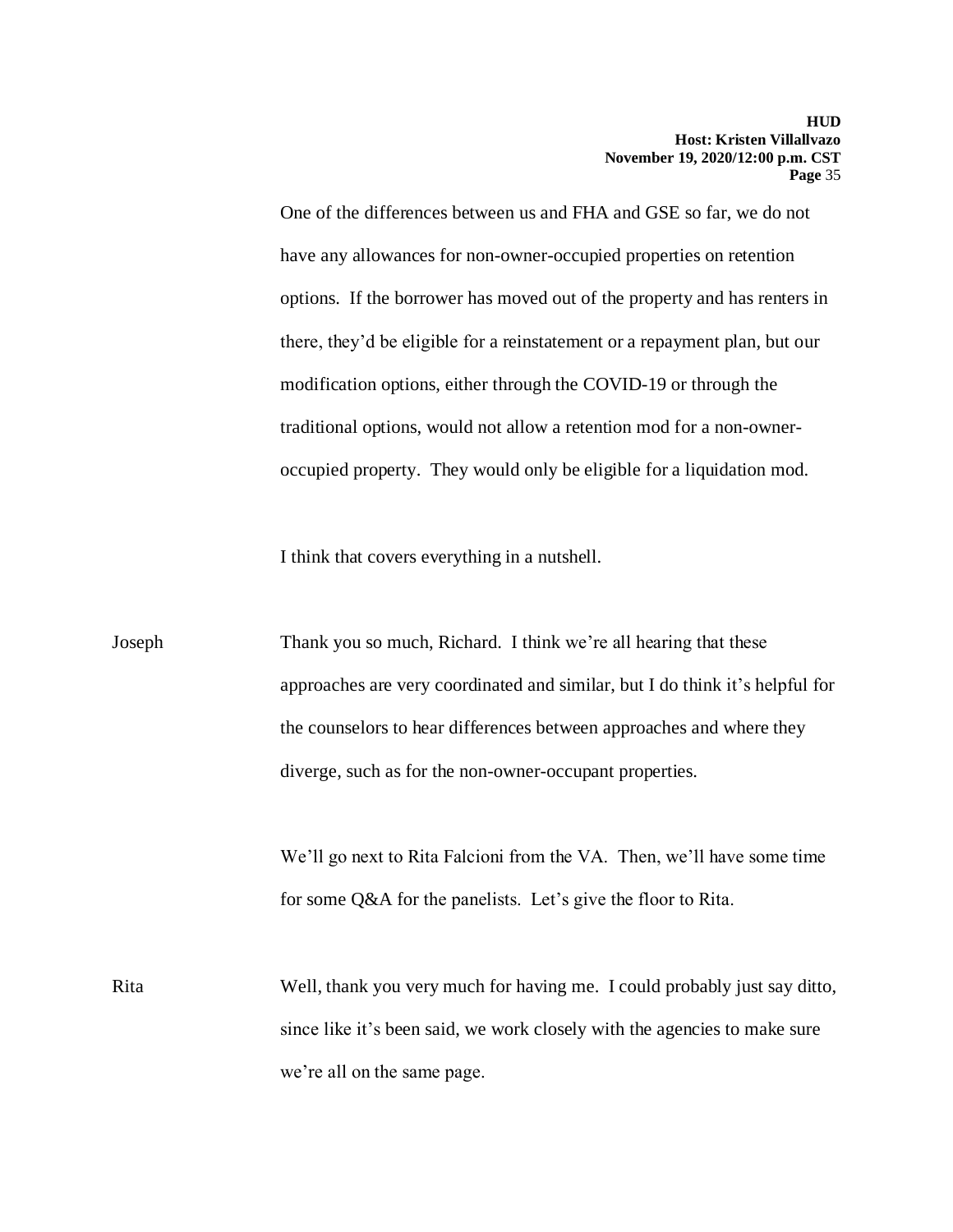With the VA, probably our most noteworthy option that has come about during the COVID-19 and CARES Act is we now offer a COVID-19 Deferment. This is the first time—just like Fannie had said—this is the first time we are offering a deferment. It is the payments that could not be made would be included at or deferred until the loan is paid off, refinanced at the end of the loan.

It is a non-interest-bearing, so this option is for those borrowers who can resume payments, and they don't need a payment reduction; they just could not make up to 12 months of payments, and it could be less if they only needed the forbearance for six months. It's just that they couldn't make those payments during that time, so they're deferred to the payment in full of the loan or refinancing.

All of our loss mitigation options that we normally offer to borrowers who need assistance are also there for those affected by COVID-19 reinstatement, the repayment plan—as the others, which again, repayment plans, it's been said those are not—they haven't been utilized very much recently because of just everything that's going on. It's difficult to put someone into a repayment plan right now.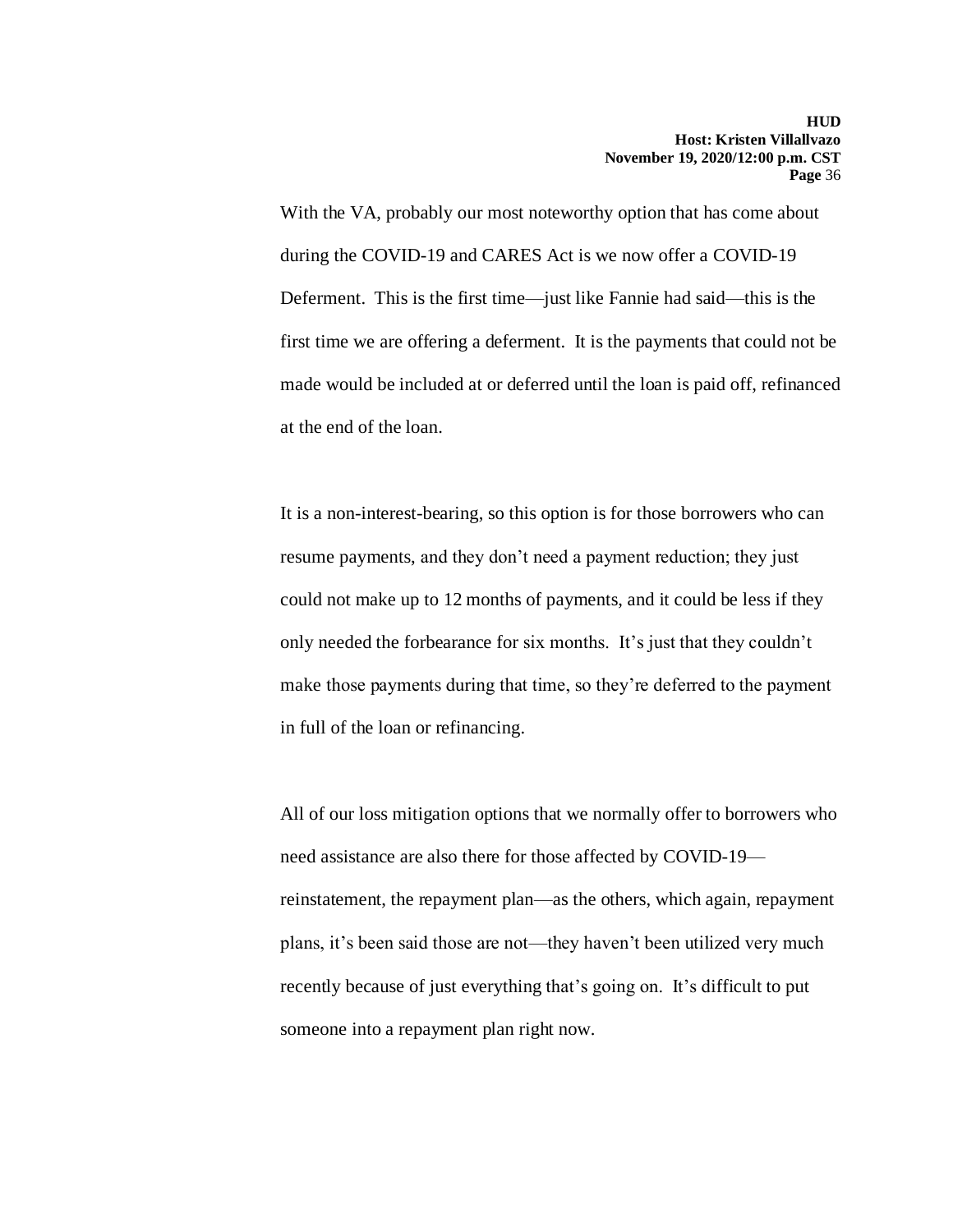Loan modifications, we have a few different types of loan modifications that are offered to any borrowers that are in need of assistance. Our Regular Loan Modification and Streamlined Loan Modification, which the borrower is put on a trial payment plan. No financials are needed. The servicer does not have to collect any financial information; the borrower just has to make three months of payments on the new modification to show that they can make those monthly payments. That is the Streamlined Modification option.

We also have our VA Affordable Modification, which we also call VAM. That program will reduce a mortgager's payment to what they can afford, 31% of their income. They have to make sure that they can show that they can afford this. There's also an extension that can be utilized with the VA Affordable Modification that is if the investor backs out, I know we've run into problems before with Ginnie Mae, with extending the terms of a loan. That is also included with the VAM modification.

We have a couple of disaster modifications that can be utilized with the COVID-19 and for any disaster such as hurricanes, anything like that. We have our VA Disaster Modification, which is very similar to the Streamline, where the three months of trial payments are made, which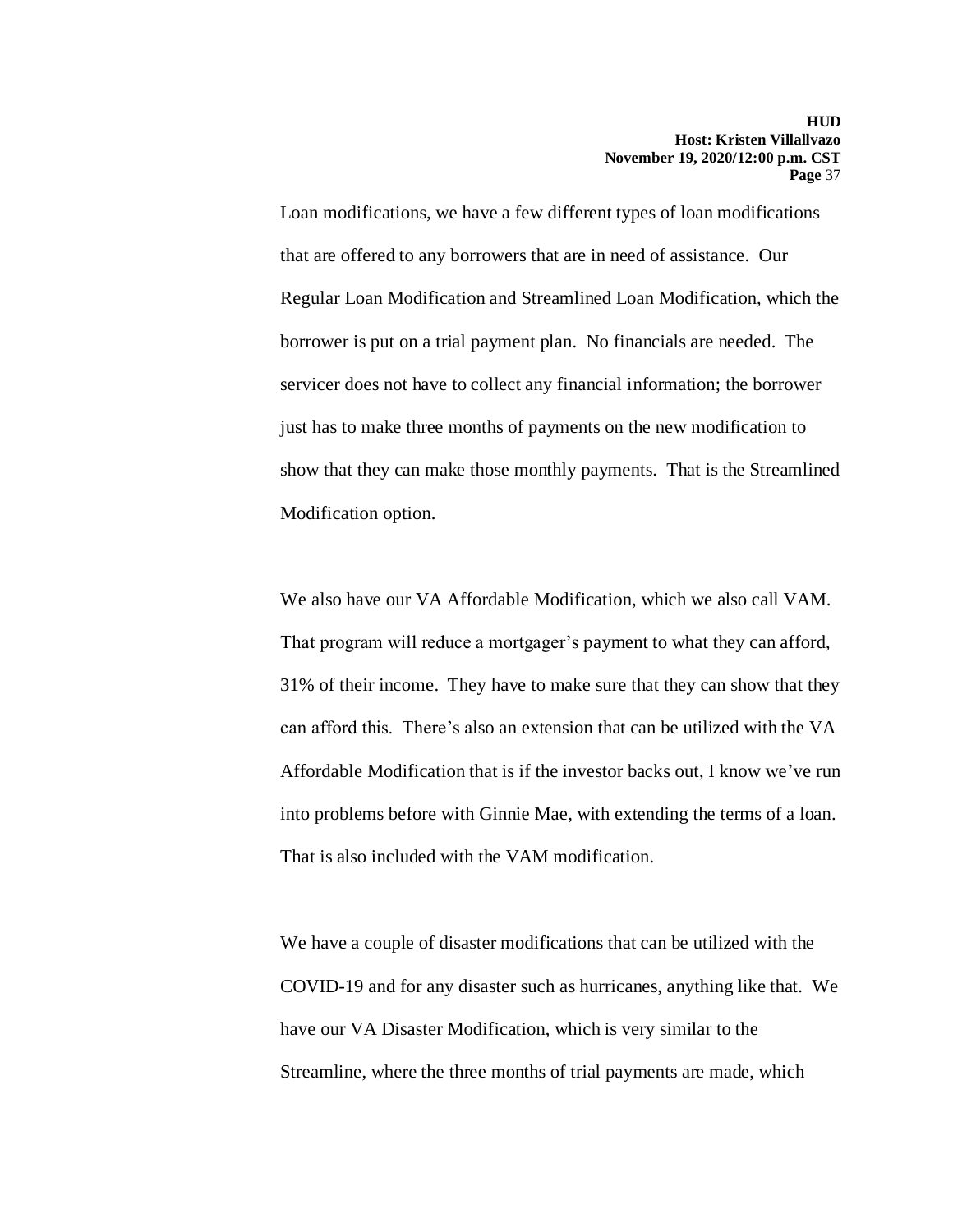reflects that the mortgager can resume that modification with those payments. Again, no financials are needed with that. And, a Disaster Extend Modification, which does also extend the terms of the loan for the number of months the borrower could not make payments up to 12 months from the date the disaster was declared.

In addition, I know the other agencies have also said if the borrowers cannot remain in their properties, if they can't resume making payments, and can no longer afford the properties, we do have the Deed-in-Lieu of foreclosure, where they can voluntarily deed the property over to VA; and also compromised sale if they are trying to sell it, but cannot cover their unpaid principal balance.

We're excited about our deferment. We're hoping that that will open up the door to allow more borrowers to remain in their properties. Again, we will continue to work closely with the other agencies and try to remain on the same page in what we're offering our borrowers, and hopefully sharing best practices and that sort of thing.

Unless there are questions that are coming up, I pretty much covered what VA has to offer.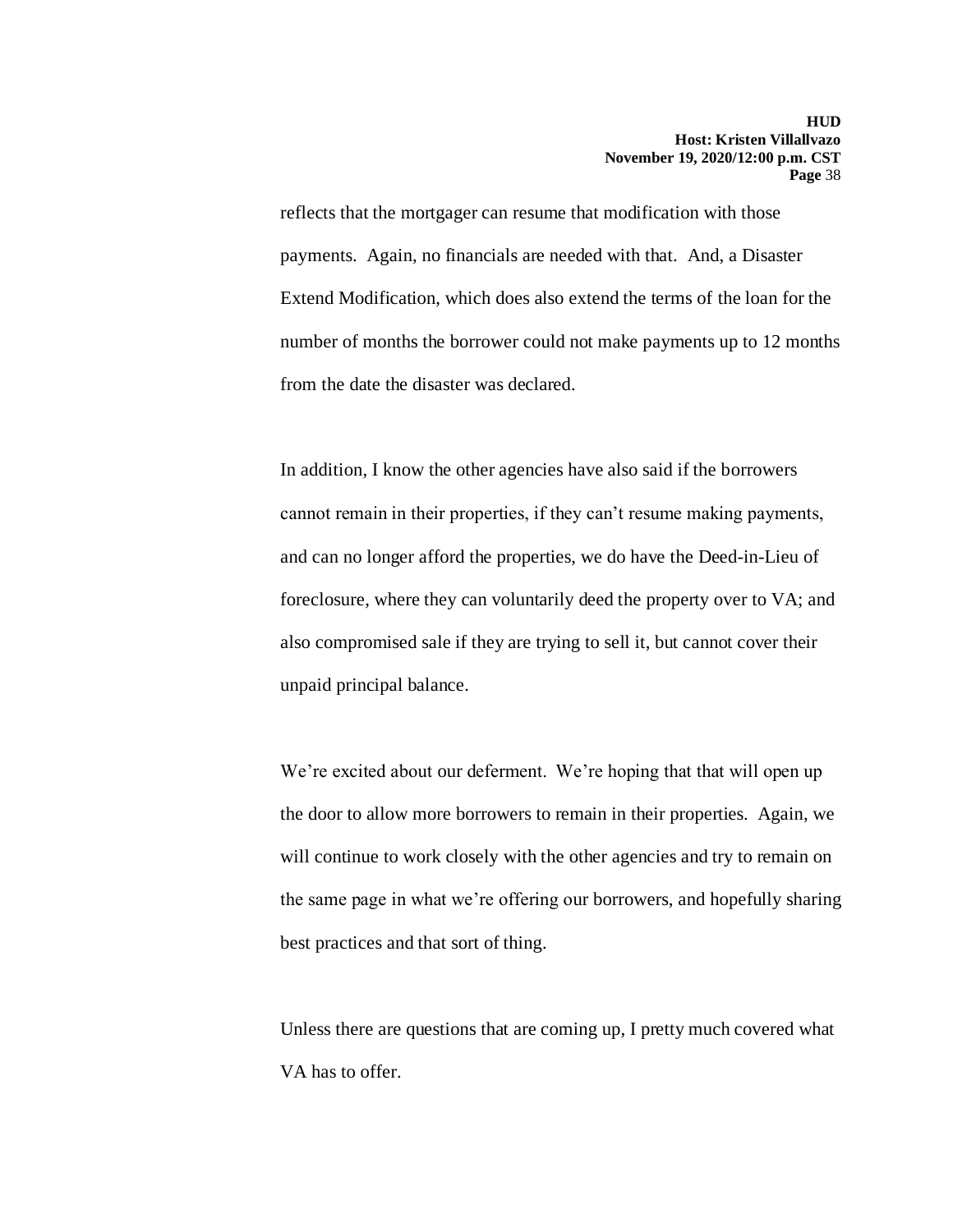Joseph Great. Thank you, Rita. There definitely have been questions, and I wish we could get to all of them. But I'll try to synthesize a couple of themes here for panelists.

> Let's go ahead and take a couple of questions. One of the questions that has come up a few times is around exiting and maybe re-entering forbearance. Can a homeowner exit forbearance and then re-enter later if needed? If anybody wants to jump on that one?

William Yes. This is William with FHA. That's a very good question. We have had, at the National Servicing Center in Oklahoma City, I have staff that handles customer service for FHA-insured borrowers, and we've had this question a lot.

> You have to be very careful with this because our COVID-19-specific loss mitigation options; it's a one-time opportunity to get these. If, after five months you think your borrowers have regained their financial resources, they think they want to exit, counsel them very closely to find out, are you sure you want to try and do this, because I've seen a lot of borrowers, their businesses will open back up, and then another spat of COVID cases will show up, and then they'll have to shut their business down for a number of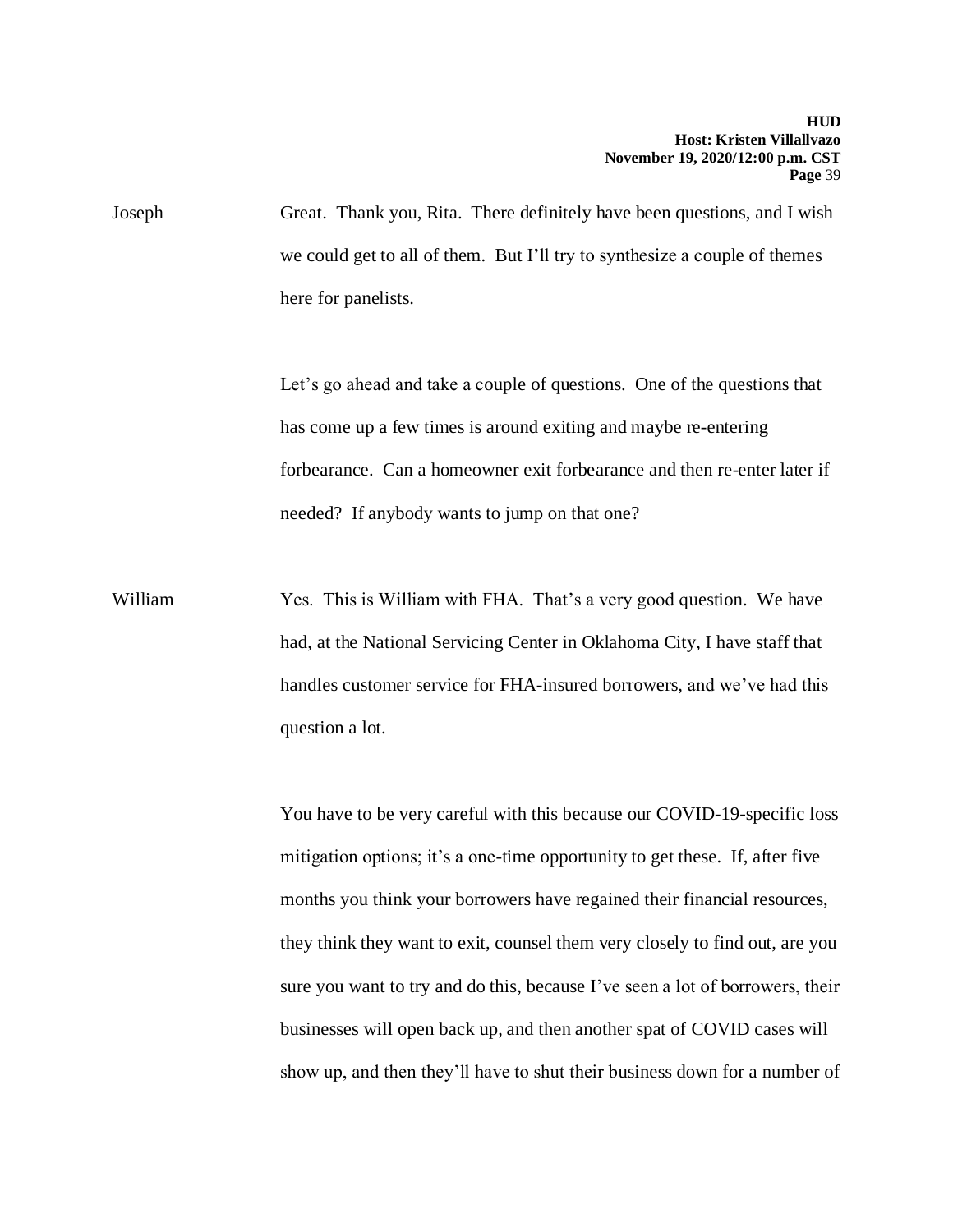months. And not to say that borrowers aren't eligible for a second loss mitigation option, because they are, because that would be our normal loss mitigation process after an initial COVID-related loss mitigation option from our [indiscernible].

I have seen it a lot where people have been in for six months, and their business has come out, and everybody's seen it where a business has to shut down for a period of time because they have another explosion of COVID cases, and you just can't go to work, and they can't remain working. Be very careful with that because our COVID options specific are for a one-time assistance. Then, after that, they would be able to regain a COVID-related forbearance if they haven't used up their full 12 months, but at the end of that, they would only be eligible for our normal loss mitigation options.

Kerry **I'll tag on that.** This is Kerry from Fannie Mae. We will allow a borrower to re-enter. We don't have a code on forbearance because your hardship is COVID, but we are starting to see secondary issues where borrowers have come off forbearance. Maybe they got our new payment to full product and then were furloughed again later, so now they're experiencing a secondary hardship.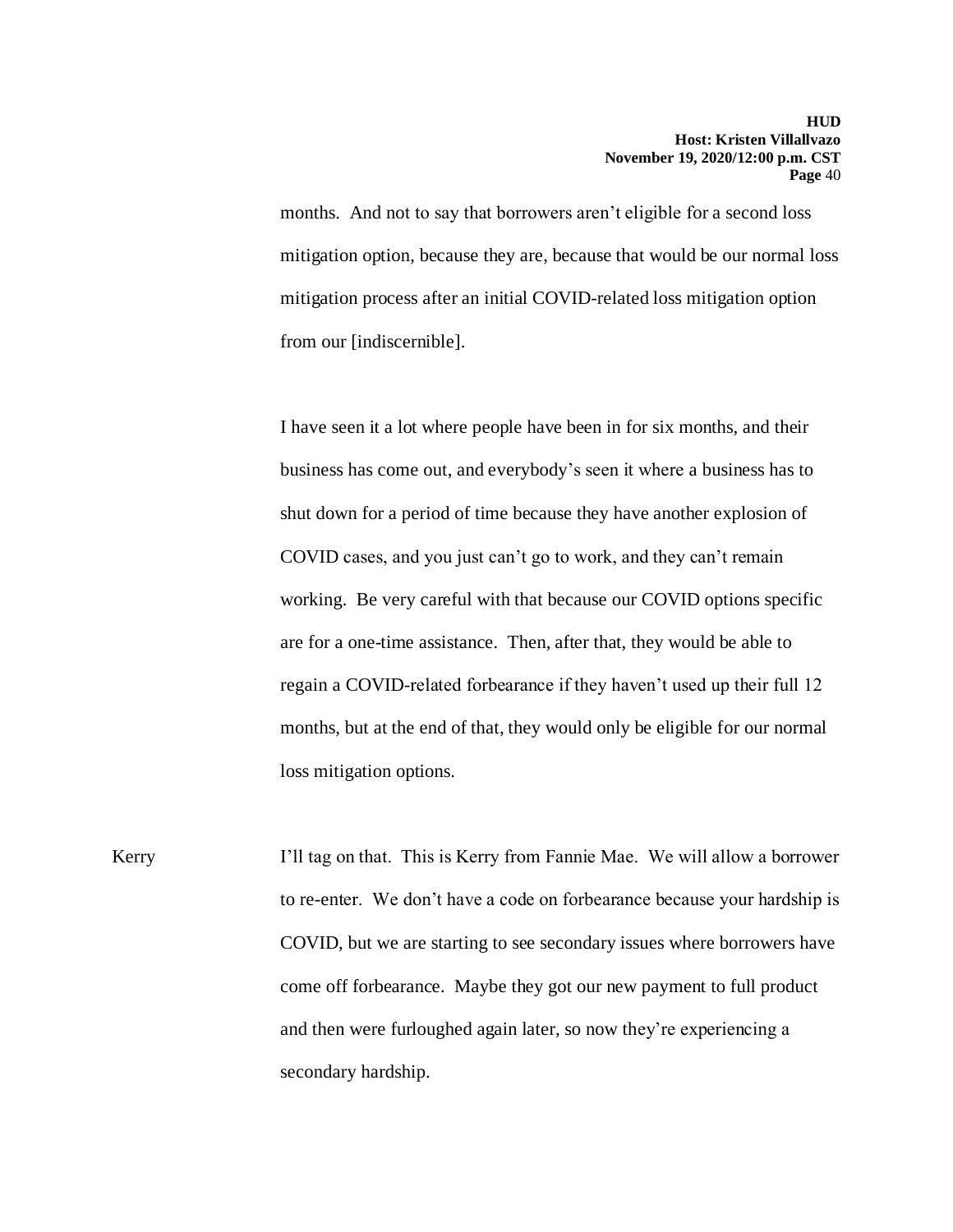While our guide currently states you can only get one payment deferral, we will look at that borrower for what we call our Non-Delegated process to see if they would qualify for a second one, or we would push them down some of our standard loss mit paths. We have been looking at those on a case-by-case basis when those secondary hardships are coming up.

Joseph All right, thank you. Rachael, I'll check with you. Do we have time for one more question here?

Rachael Ginger, Lorraine, HUD folks, should we take one more question? I also wanted to pull up this forbearance chart too on the screen while you're up here. I think this is super helpful and just a reminder about that detailed PDF table that exists as well. HUD folks, should we take another question?

Lorraine Yes. If the presenters don't mind, maybe another two or three minutes?

Kerry Yes, that's fine. This is Kerry. Is there way we can get a printout of the questions that we can follow-up after the call for anything we can't get to today?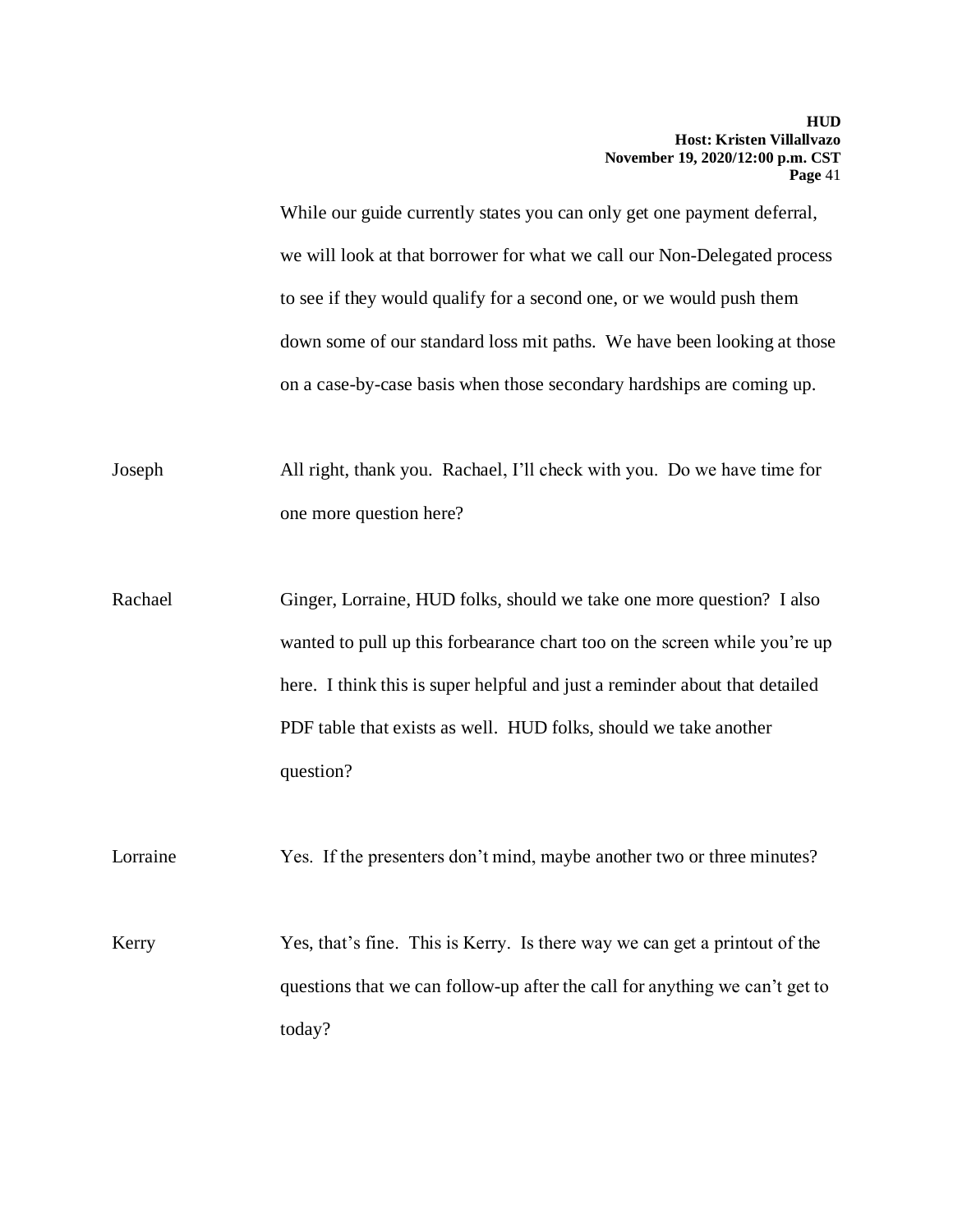Rachael Yes, absolutely. We'll export all the questions at the end of the webinar and make sure everyone gets responses. We'll connect with you folks on that.

Kerry Okay, thank you.

Joseph `Okay, so I'm going to be economical here with the time. We have a lot of questions about what it's like when you exit forbearance and what the exit application process is like, and what the level of documentation that is going to be needed for pursuing a partial claim, a payment deferral, a loan modification? My sense is that those are going to be possibly different, but I wanted to see what the panelists thought about that question about application process at the end of this.

Richard This is Rich with USDA. I can jump in. Again, we all try to align where we can, but I think the common theme is the borrower's—at least for USDA—what their delinquency status prior to COVID was. If they were current prior to COVID, no docs are required, just a verbal attestation from the borrower that they're ready to start making payments again. They can be evaluated for those COVID-19 special relief options. Only if the borrower needs greater payment relief or if they had a hardship prior to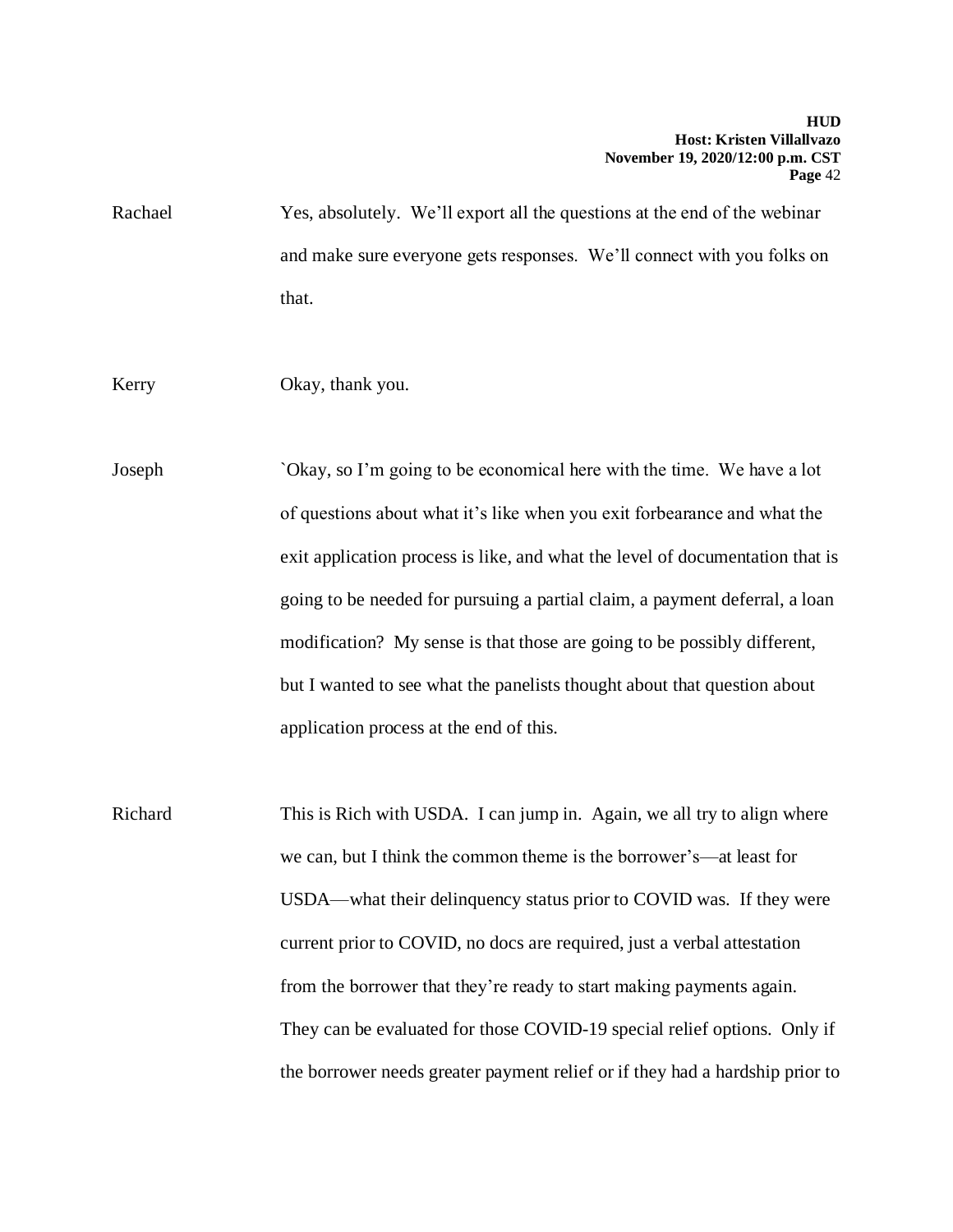COVID would we require any kind of financial or income docs to evaluate that borrower.

Kerry The same goes for Fannie Mae.

William Yes, that goes for FHA also.

Rita Yes, same here. No standard documentation would be required unless they didn't meet some of the eligibility because they were delinquent prior, or there were some other concerns.

Joseph Great. Another question here, and I think this will probably be the same answer for all of you, but for payment deferrals and partial claims, what arrears does that include? Does it include just the principal and interest that was missed, or does it also include the past due taxes and insurance?

William Well, I can say for FHA, it includes the full payment, taxes, insurance, principal, and interest. Our partial claims actually go up to 30% of the borrower's outstanding principal balance.

Rita Yes, [overlapping voices]—oh, sorry. Go ahead.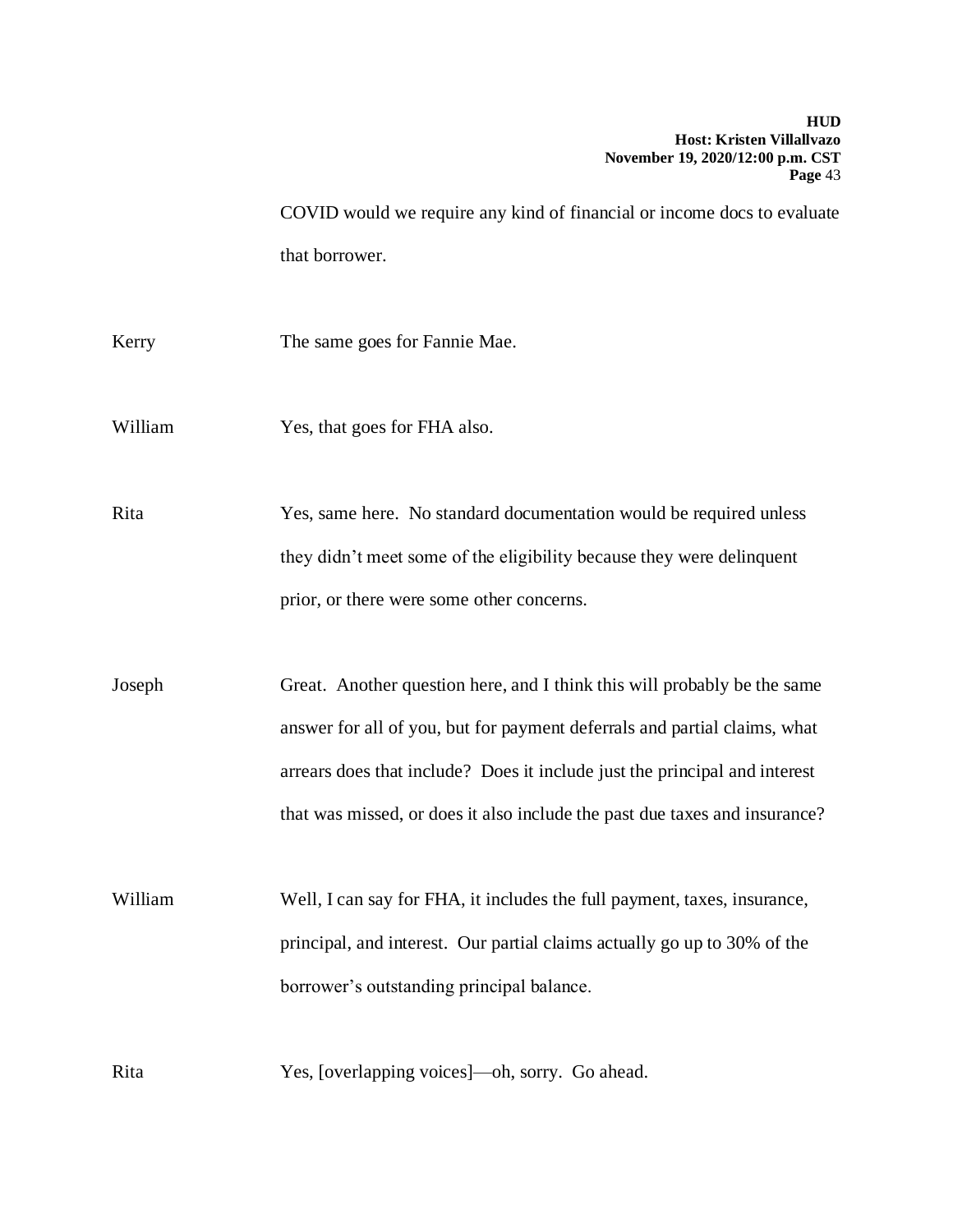Richard I was just going to say, we're very similar. Any actual advances you can include into the partial claim, and if it's not an advance that you've made; you're just cashing out an escrow shortage, you can cash that out over 60 months. All actual advances that have been made on behalf of the borrower can be included in the partial payment, including the arrears of the payments.

Rita For the deferment, it includes the total amount of forborne payments, which includes principal, interest, taxes, and insurance.

Kerry Our payment deferral for the GSE, it includes principal and interest. It does not include taxes and insurance as in the tax and insurance portion of your payment. But it includes any advances that have been made on that loan. So if they've already paid out a portion of your taxes, and those advances exist, those can be included.

> Also for us, if there are any escrow shortages as a result of that, they can be spread out over 60 months to help cushion with any type of payment shock that would result. Any other additional advances on the loan as well, whether it's fees on the loan for property creds [ph], or any other types of things that are out there, that can all be included.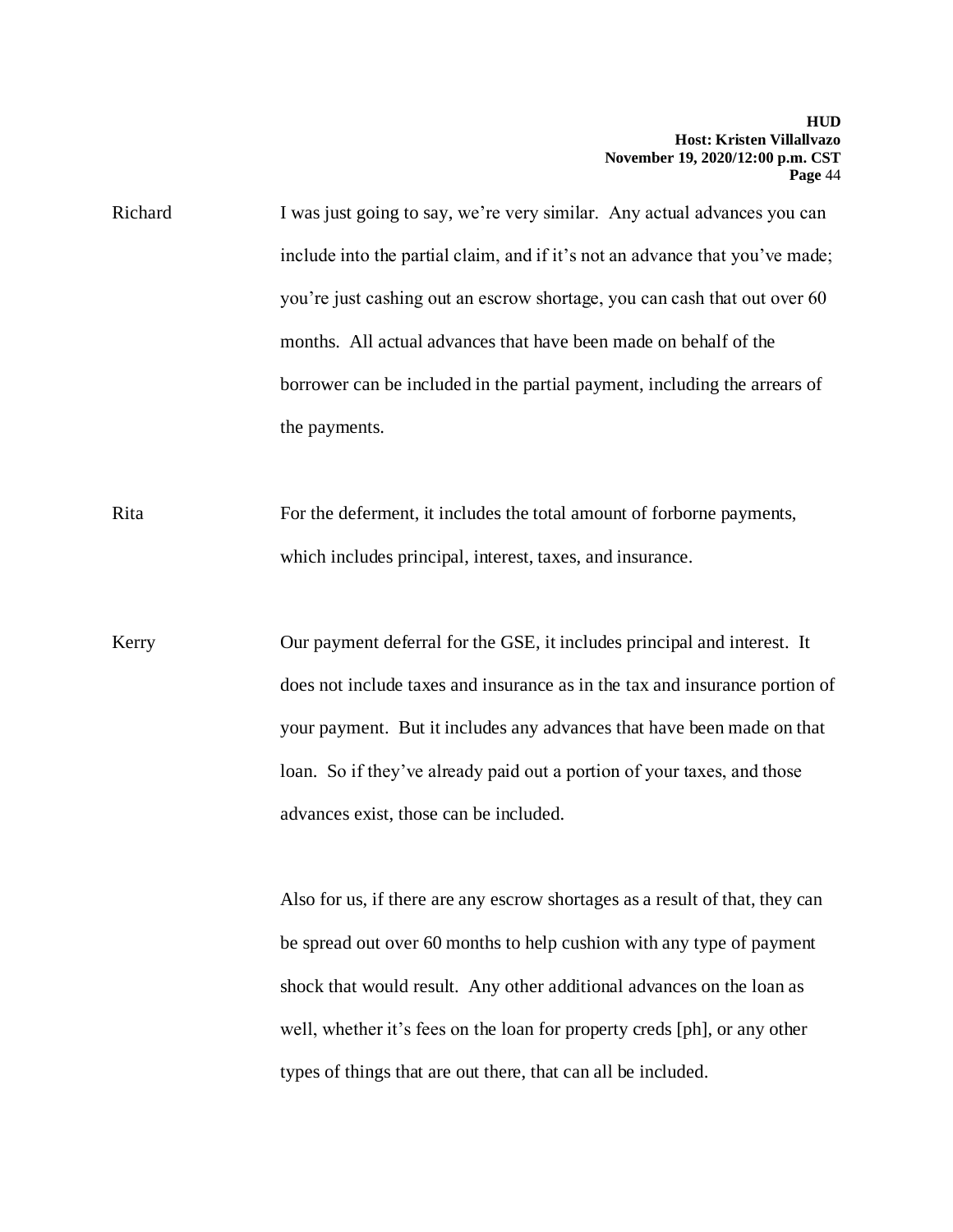Joseph Great. That answered actually a whole bunch of questions that came in, so thank you for that detail on escrow shortages. I think we'll do one more. Just for the sake of clarification, how long will COVID-19 forbearances be available? When is the last day on which you can request a COVID-19 forbearance?

Kerry For the GSEs, that is still undetermined. We are waiting for some final direction from FHFA. I will say initial thought is that upon expiration of the CARES Act, so if it does truly [ph] and will remain to expire on December  $31<sup>st</sup>$ , the first thought is a 90-day period, but that is not confirmed at this time.

Richard For USDA, we still have a December 31<sup>st</sup> or an announcement by the president that the emergency is over as our expiration date. It's currently under advisement whether we're going to extend that or not.

Rita For VA, like Fannie, we're still waiting on an advisement. At this time, it is unsure.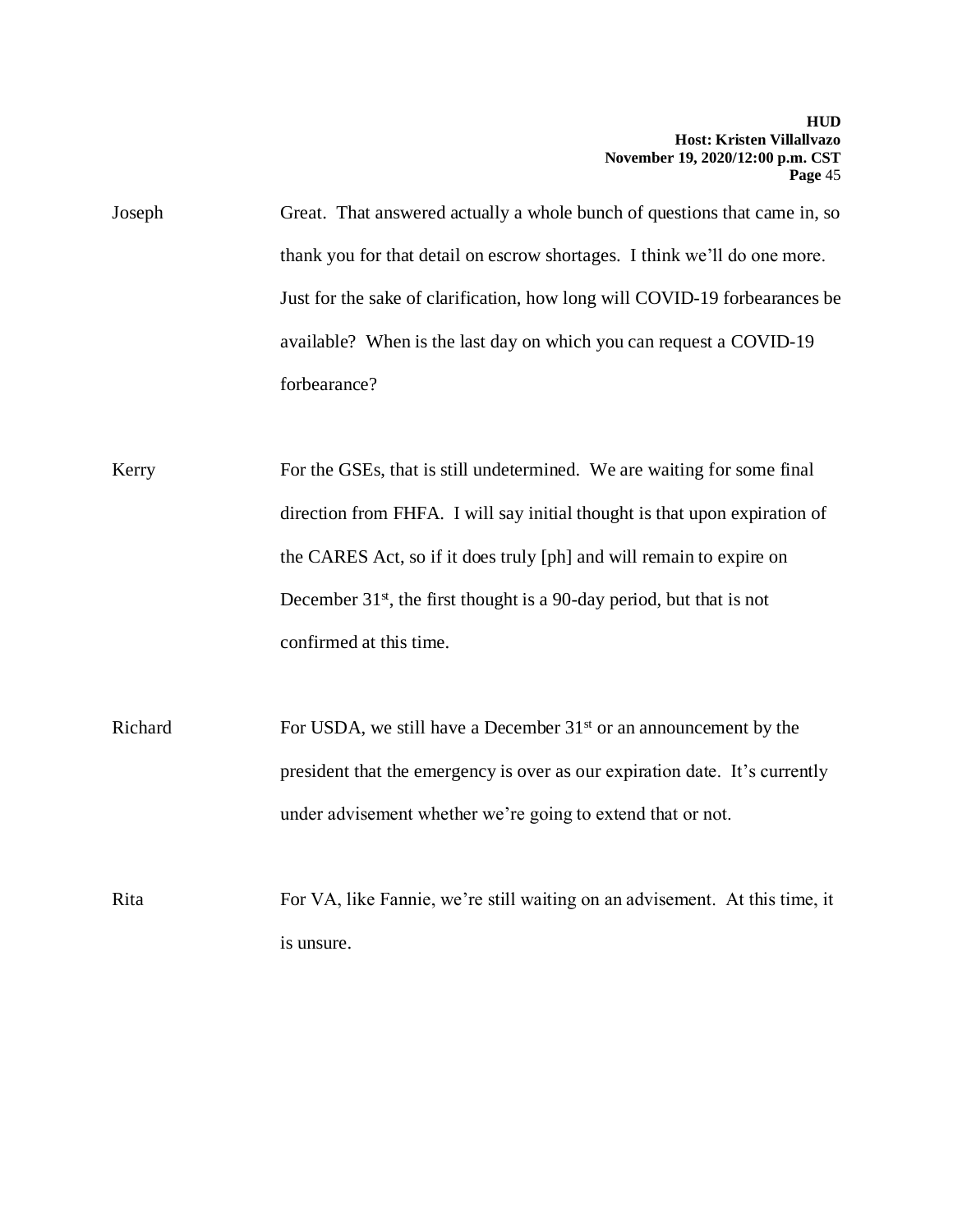William For FHA, it's the same thing for December 31<sup>st</sup>. However, because of the COVID coming and going, we're looking at an extension possibly to that date also.

Joseph Okay, well thank you. We're all watching that closely. I know there are a lot of questions around that. Appreciate that.

> I think with that, Rachael, I'm going to close out the Q&A and hand it back to you.

Rachael Okay, great. Thanks. I'm just going to pull up this final Mentimeter question while Lorraine gives her closing remarks, just to get some feedback from folks. Thanks for hanging on for the last few minutes. I thought these questions were super helpful. Thanks, everyone.

Lorraine, please take it away.

Loraine Sure. Thank you very much, Rachael, and a huge thanks to all our panelists. You all provided such excellent information. We did have some questions about where the flow charts were, and the charts, and they